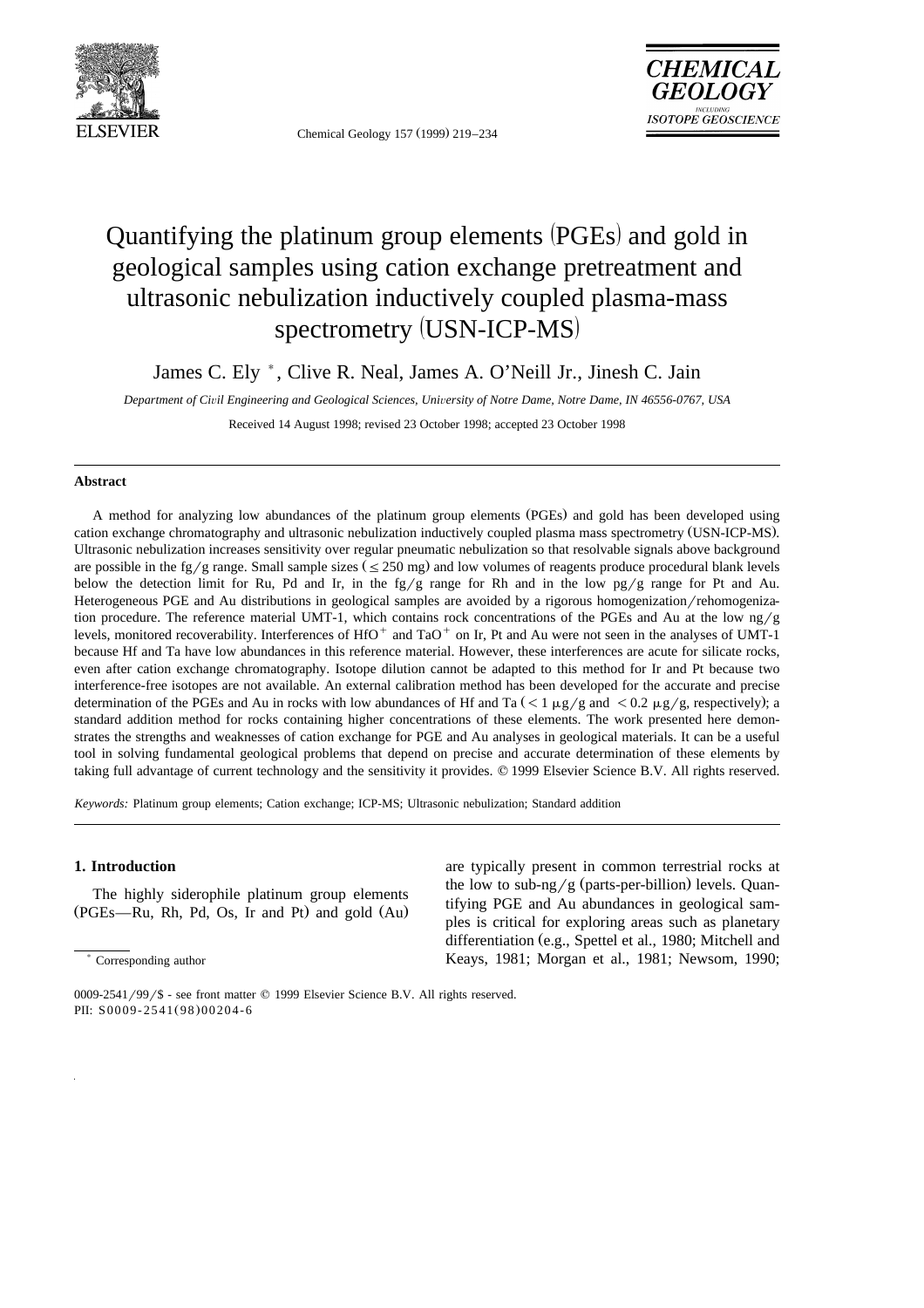Pattou et al., 1996), core–mantle interaction manifest as plume volcanism (Walker et al., 1995; Jain et al., 1995, 1996; Walker et al., 1997), meteorite impacts and the effects thereof (e.g., Alvarez et al., 1980; Kyte et al., 1980, 1985; O'Neill, 1991; Evans et al., 1993, 1995), and the effects of PGE dissemination into the environment (primarily Pt and Pd) through catalytic converters (e.g., Alt et al., 1993; Wildhagen and Krivan, 1993; Messerschmidt et al., 1994).

Increasingly sophisticated analytical machinery makes possible accurate, precise, and reproducible determination of low PGE and Au abundances in geological samples. Despite significant improvements in machine sensitivity, sample preparation procedures have not improved at the same rate. Sampling strategies have to account for the potentially heterogeneous distribution ('nugget effect') of the PGEs and Au in a given sample which may lead to unreproducible analyses (e.g., Allegré and Luck, 1980; Hall and Pelchat, 1994). The PGEs and Au are often partitioned into discrete trace mineral phases such as sulfides, oxides, and potentially many rare trace phases including metal alloys (see Cabri, 1976 and Cabri, 1981 for review) as well as the pure metallic form (e.g., Schurayatz et al., 1996).

Many analytical techniques for quantifying the PGEs and Au in geological samples require a preconcentration stage to account for heterogeneity and low abundances. The dominant preconcentration method is nickel sulfide (NiS) fire assay (e.g., Robert et al., 1971). Fire assay methods have been used for many years (see review by Irving, 1977), but recently these techniques have been modified into excellent geochemical exploration tools (e.g., Shazali et al., 1987; Sun et al., 1993). The NiS fire assay procedure addresses the heterogeneity issue by using between 4–100 g of sample. However, the large amounts of reagents required often elevate blank levels to the  $pg/g$  (parts per trillion) or even low ng/g level (e.g., Asif and Parry, 1989; Pattou et al., 1996), which can sometimes approach the PGE and Au abundances in rock samples. Despite these limitations, fire assay continues to be the dominant method of pretreatment. The adaptation of traditional pretreatment methods for use with ICP-MS is acceptable for work involving PGE and Au abundances at the  $\mu$ g/g (ppm) to ng/g range. However, this is not generally acceptable for abundances below the  $ng/g$ 

level because low blank levels and low quantities of sample and/or reagents cannot be achieved simultaneously. Ravizza and Pyle (1997) used NiS fire assay preconcentration for determination of PGE abundances by isotope dilution through a combination of N-TIMS and ICP-MS. Procedural blanks were at the low  $pg/g$  level but this method still required 5 g of sample to be processed. Jarvis et al. (1997) used ICP-MS to analyze for the PGEs and Au without fire assay preconcentration. Instead, a combination of acid digestion and  $\text{Na}_2\text{O}_2/\text{NaCO}_3$  fusion was employed to dissolve the 1-g sample and this produced blank levels in the low  $ng/g$  range.

This paper presents a method for analyzing PGEs and Au in geological samples which improves upon previous analytical techniques because it: (a) significantly reduces sample size  $(50-200 \text{ mg vs. } 4-100 \text{ g})$ in other methods), yet still addresses sample heterogeneity; (b) yields extremely low blank levels through sample preparation in clean lab, use of double distilled acids for digestion and cleaning of materials, and low volumes of reagents; (c) reduces sample handling to minimize potential contamination; (d) yields reproducible results at the ng/g to  $pg/g$ levels. The method uses ultrasonic nebulization inductively coupled plasma mass spectrometry (USN-ICP-MS) in combination with cation exchange chromatography to determine PGE and Au abundances in geological samples precisely and accurately. Osmium is not quantified because of  $OsO<sub>4</sub>$  volatility during the preparation procedure.

Cation exchange chromatography was used for several reasons: (a) the PGEs and Au form chlorocomplexes in HCl media which are not retained on this type of resin (Strelow, 1960), requiring much lower acid concentrations, thus, rendering the procedure safer and less expensive; (b) the negatively charged PGE and Au chlorocomplexes will bind to anion exchange resins, which may be more difficult to remove quantitatively at low abundances (Al-Bazi and Chow, 1984; Rehkämper and Halliday, 1997); and (c) the complete separation of the individual PGEs is possible using anion exchange resins but unnecessary and overly complex for the purposes of this study. This method was developed over a number of years and the problems involved with analysis of PGEs and Au using cation exchange chromatography were explored in detail (Jain et al., 1995, 1996;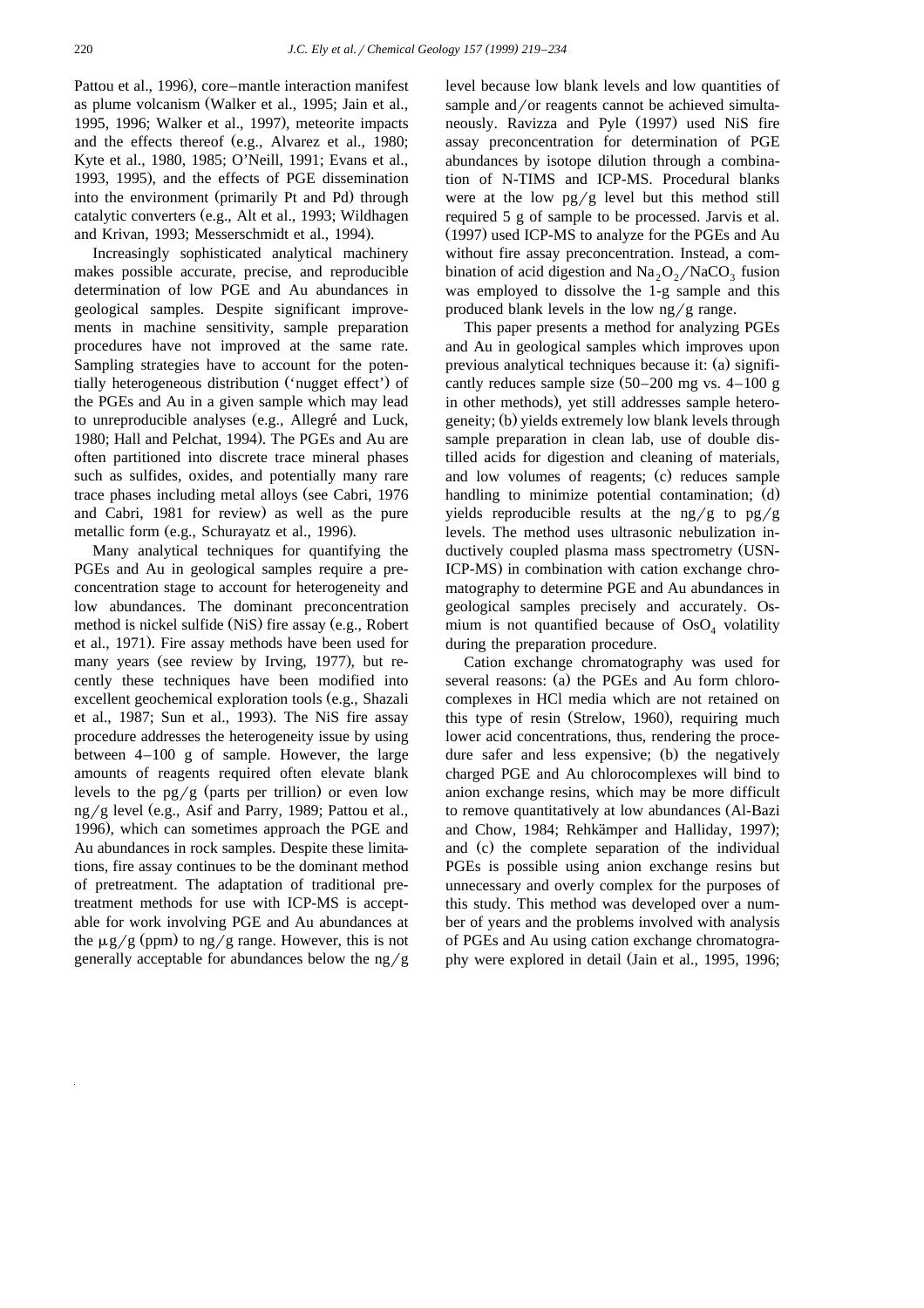O'Neill, 1996; O'Neill et al., 1996; Ely and Neal, 1997a,b; Neal et al., 1997).

# **2. Method development for analysis of geological samples**

### *2.1. Sample preparation*

As geological samples generally contain  $ng/g$  to sub-ng/g levels of PGEs and Au and a mg-sized sample was desirable, every possible care was taken to ensure that there was no PGE or Au contamination during preparation. Potential contaminants include weathered surfaces, coolant oil from the rock saw, and any metallic object that comes into contact with the sample (the rock saw, hammer, splitter, jaw crushers, personal jewelry, etc.).

The sample preparation procedure required that all jewelry be removed from hands/wrists and that hands must be washed before handling the rock sample. A water-cooled rock saw was used to trim off weathered surfaces and cut the sample into 1.5–2 cm thick slabs. Each surface was then ground in two directions on a diamond wheel to ensure that sawn or weathered surfaces were completely removed. The ground sample was washed, allowed to air dry, and then placed in two plastic bags to be broken up into peanut-sized chips (or smaller) using a hammer. In order to eliminate contact with metal, the metal hammer was simply covered with cloth duct tape (which was replaced for each new sample). The resulting chips were placed in a beaker and covered with ultra-pure (18-M $\Omega$ ) water and put in an ultrasonic bath for 30 min. The water was decanted off and the sample was rinsed with ultra-pure water before being air-dried. The sample was examined under a binocular microscope and any chip with a weathered surface was removed.

The chips were then crushed further in a SPEX alumina jaw crusher (model 4200), and finally ground to a fine powder in a SPEX alumina ball mixer/mill  $(model 8000)$ . Both jaw crushers and the mixer/mill were cleaned between samples using ultra-pure water and a non-metallic scouring pad. A small amount of the next sample was passed through both and discarded to avoid any chance of cross-contamination. By preparing rock samples in this way, sources of contamination for the PGEs and Au can be eliminated.

# *2.2. Sample digestion*

Complete dissolution of samples, especially the PGE- and Au-bearing phases, is crucial for quantitative and representative PGE and Au analysis using this method. Use of Savillex screw top Teflon bombs on a hot plate with hydrofluoric (HF) and nitric  $(HNO<sub>2</sub>)$  acids was insufficient to completely dissolve some of the samples.

High pressure  $(8.27 \text{ MPa}/1200 \text{ psi})$  'Parr' bombs were used to completely digest non-silicate phases. These are made up of a Teflon liner inside a steel case. Great care was taken to avoid introducing contamination during the opening of the bombs following the digestion treatment. In this study, the PGE and Au standard reference material UMT-1 (CANMET, Ontario, Canada) was used. The mineralogy is predominantly silicate (pyroxene, amphibole, and chlorite), with minor, yet significant proportions of magnetite, ilmenite, goethite, spinel, pentlandite, and chalcopyrite. The final protocol used for the digestion of UMT-1 and other ore samples included standard  $HF/HNO<sub>3</sub>$  dissolution (3:4), followed by an aqua regia stage (HCl:HNO<sub>3</sub> = 3:1) in Parr bombs for 24 h at  $150^{\circ}$ C. The resulting solution is evaporated, treated with 12 M HCl, evaporated again and fully dissolved in 2–4 ml of 0.6 M HCl for loading onto the columns.

#### *2.3. Instrumentation*

A VG Elemental PQII STE inductively coupled plasma-mass spectrometer (ICP-MS) was used to quantify PGE and Au abundances. The average operating parameters of the ICP-MS for the duration of this study are given in Table 1. Peak jumping was used as the mode of analysis with 10 ml of sample solution and an uptake rate of 1 ml per minute used throughout. Forty elements were quantified (10  $\text{ms/peak}$ ) during a 60-s acquisition period. Relative standard deviations were typically 2–3% for the raw cps. To achieve the desired machine detection limits  $(< 1 \text{ pg/g})$  which allows for the quantitative determination of PGE and Au concentrations in small (mg-sized) rock samples, a CETAC U-5000AT Ul-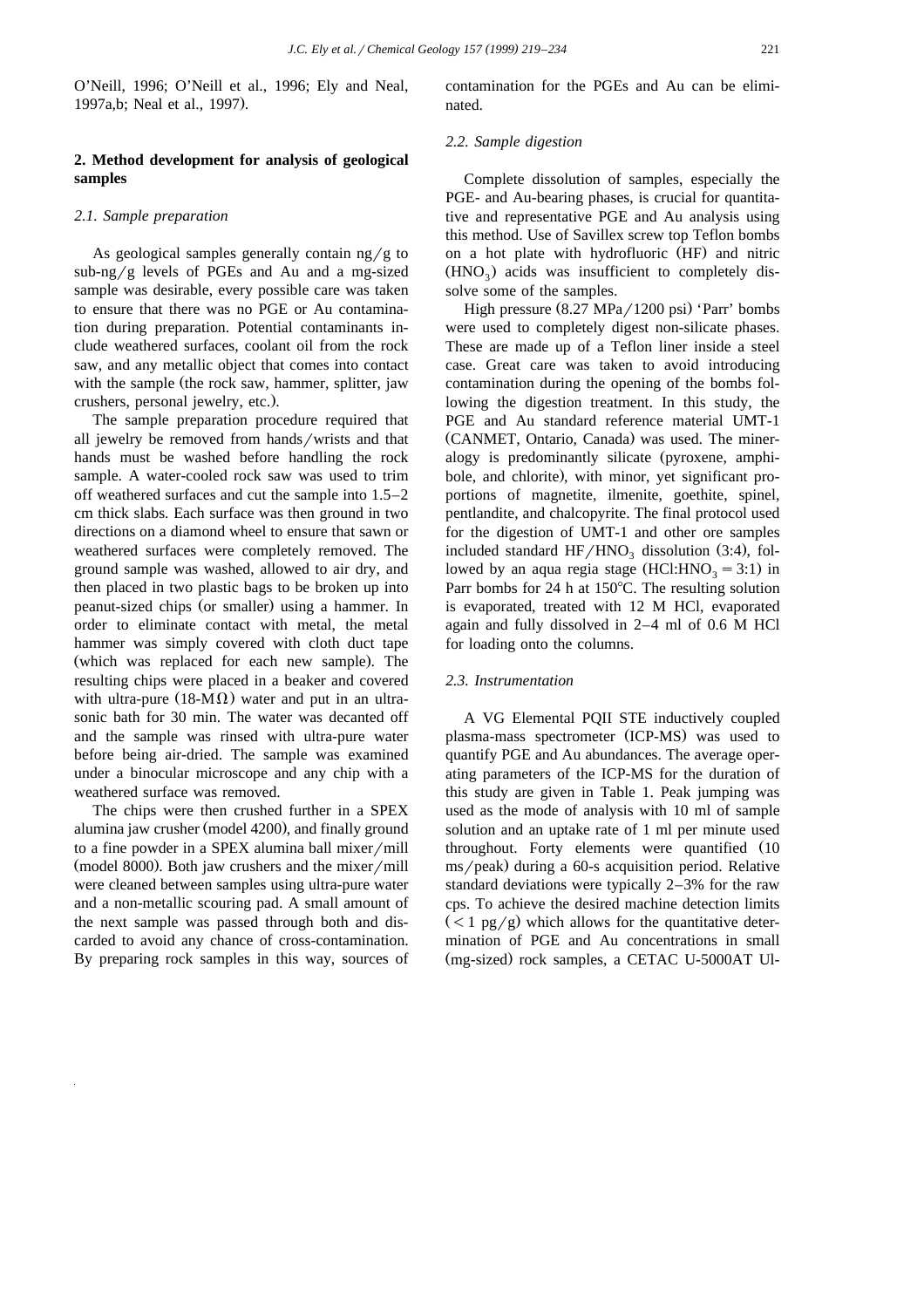Table 1 ICP-MS operating parameters

| Parameter                | Average setting      |  |  |
|--------------------------|----------------------|--|--|
| Power(W)                 |                      |  |  |
| Forward                  | 1348                 |  |  |
| Reflected                | 0.5                  |  |  |
| Vacuum (Torr)            |                      |  |  |
| Expansion                | $1.9 \times 10^{0}$  |  |  |
| Intermediate             | $6.3 \times 10^{-5}$ |  |  |
| Analyzer                 | $1.8 \times 10^{-6}$ |  |  |
| Gas flows $(l / min)$    |                      |  |  |
| Cool                     | 14.0                 |  |  |
| Auxiliary                | 1.65                 |  |  |
| Nebulizer                | 0.957                |  |  |
| Lens settings (unitless) |                      |  |  |
| Extractor                | 1.70                 |  |  |
| Collector                | 7.83                 |  |  |
| L1                       | 7.91                 |  |  |
| L2                       | 5.20                 |  |  |
| L <sub>3</sub>           | 5.83                 |  |  |
| IA                       | 3.50                 |  |  |
| Flow rate $(ml / min)$   | 1.0                  |  |  |

trasonic Nebulizer was used as an enhanced sample introduction system for the ICP-MS.

The combination of the USN with the ICP-MS leads to a significant improvement in overall sensitivity relative to standard Meinhardt pneumatic nebulization (Fig. 1) and only a slight increase in oxide levels  $(2-4\% \text{ vs. } 1-2\% \text{, respectively})$ . The lowest response is obtained from a pneumatic Meinhardt nebulizer with a 9 mm spacing between the sample and skimmer cones. The intermediate response in Fig. 1 is obtained when the standard pneumatic nebulizer is replaced with the USN yielding an average increase in sensitivity of approximately 17 times for the masses ranging between 59 and 238 AMU. By decreasing the spacing between the sample and skimmer cones from 9 mm to 7 mm through the addition of a 2 mm spacer mounted behind the skimmer cone, the USN-ICP-MS sensitivity can be doubled again, leading to the highest response curve shown in Fig. 1. The latter hardware configuration was used throughout this study.

# *2.4. Memory effects*

The benefits of the USN are obvious in that there is a tremendous increase in overall ICP-MS sensitivity. The USN operates by desolvating the sample and allowing more sample into the plasma, thus, increasing the signal to noise ratio. By removing the solvent, potential chloride interferences are greatly reduced. In the desolvating process, the sample is exposed to the large glass surface area of the USN. Elements being quantified by USN-ICP-MS are often retained on these extensive glass surfaces and then released slowly throughout an analytical run, increasing the background signal for a particular element, which in turn lowers the sensitivity (e.g., Jarvis et al., 1992). Artificially high concentrations could be obtained or actual rock values could be below detection limits due to elevated background counts. Retention of elements by the USN can also lead to the cross-contamination of samples, blanks, calibration standards, and standard reference materials. Therefore, the increase in background levels for a particular isotope could lead to inaccurate results if memory effects are not eliminated.

A wash protocol was developed for the USN-ICP-MS using a Gilson Model 222 Autosampler to reduce memory effects to background levels and involved 120 s of 1 M HCl and 1 M HNO<sub>3</sub>  $(3:1)$  (to strip the tubing and USN spray chamber of adhering elements),  $90 s$  of 1.2 M HCl (intended to continue to clean the equipment while at the same time it is equilibrating the system with the HCl matrix), and two separate 90 s washes of 0.6 M HCl. The final



Fig. 1. Diagram demonstrating the increased sensitivity of the ICP-MS (in counts per ppb) over the mass range using the ultrasonic nebulizer in conjunction with the spacer behind the skimmer cone. The two hatched areas represent the atomic masses of gold and the two PGE groups (Ru, Rh, Pd and Ir, Pt, Au).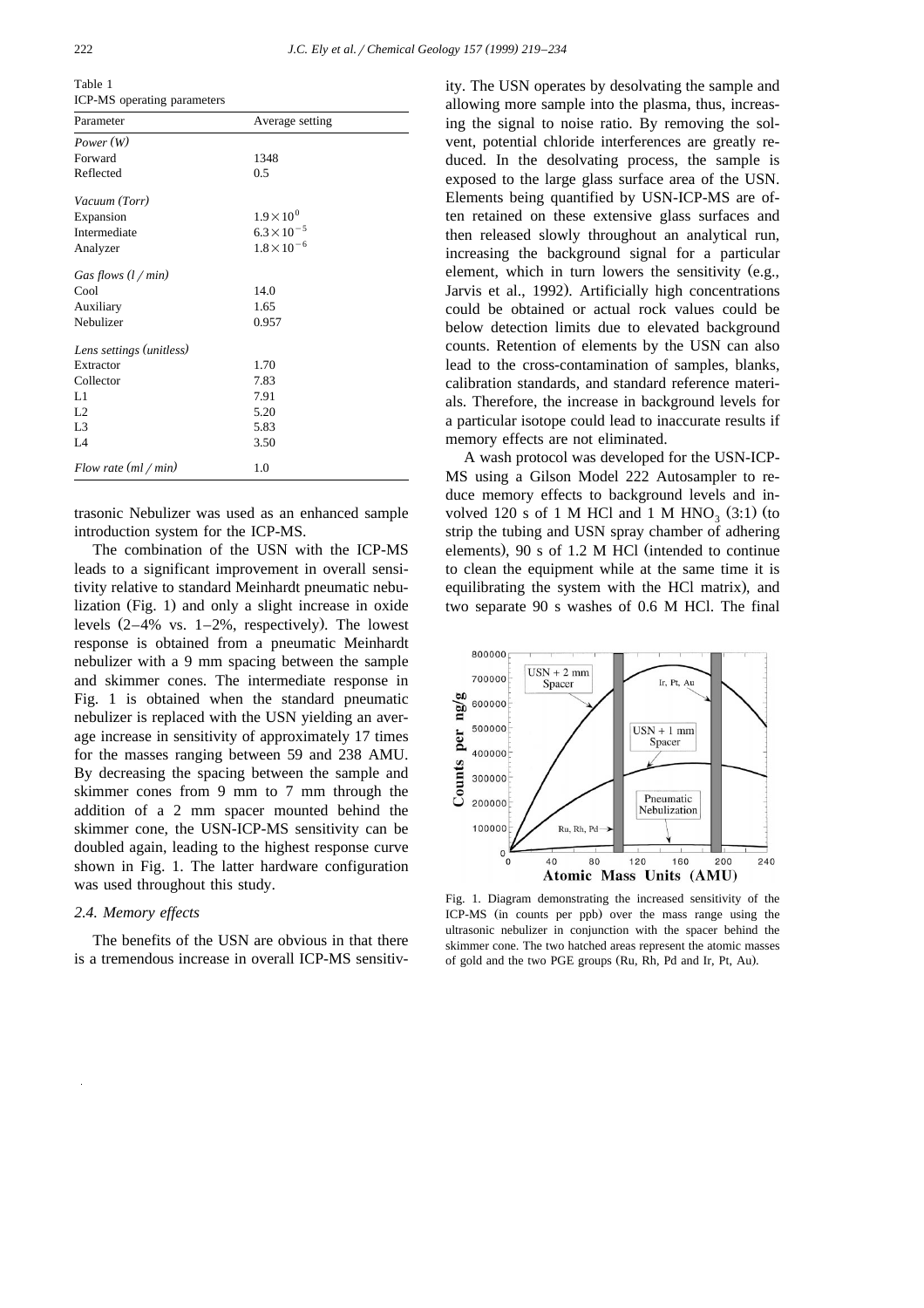two washes allow the system to equilibrate with the 0.6 M HCl sample solution matrix while allowing for the continued cleaning of the system. This wash protocol followed each sample, standard, standard reference material, and blank in a given analytical run. Acid blanks were initially placed between every sample/calibration standard/standard reference material during an analysis to monitor memory, but their number was reduced once memory effects were proven to be non-existent. The acid blanks did not exhibit any significant increase in registered counts for the PGEs and Au in analytical runs lasting 20 h or more. Therefore, by using this wash protocol, memory effects associated with the USN were effectively eliminated.

## *2.5. Cation exchange pretreatment*

The cation exchange resin used was Dowex AG 50 W-X8 strong cation exchanger,  $H^+$  form, 200– 400 mesh. The 200–400 mesh size was selected in order to reduce the flow rate through the column allowing a better separation of the base metals from the PGEs and Au. Eight percent cross-linked resins were selected because they are the most widely used commercial resins, which provided a larger body of previous work to reference (e.g., Sen Gupta, 1989; Strelow and Victor, 1991; Sen Gupta, 1993). The resin was housed in quartz columns  $(23 \text{ cm long}, 0.5)$ cm ID with a 22 ml reservoir) isolated in compartmentalized plexi-glass stands.

The PGEs and Au form anionic chlorocomplexes species in HCl media and pass through the resin relatively quickly and are collected in the eluate while all positive and neutral species are retained on the resin. Other base metals and some major element species also form chlorocomplexes and pass through with the PGEs, although at a slower rate (Strelow et al., 1971).

Most PGEs can form aquocomplexes in dilute HCl media that carry either a lower negative charge than the chlorocomplexes or even a slight positive charge, depending on equilibration time and kinetics of the reactions involved (Goldberg and Hepler, 1968; Baes and Mesmer, 1976). As this procedure uses 0.6 M HCl, potentially low yields are avoided by diluting the PGE solutions only immediately prior to placing the solution on the resin (as noted by Al-Bazi and Chow, 1984; Strelow and Victor, 1991, 1992). The solutions must be analyzed during the next 3 days after the completion of the column chemistry in order to limit aquocomplex formation or transformations that may cause PGE and Au precipitation (Strelow and Victor, 1991, 1992).

The columns were packed with 4-ml  $(3.2 \text{ g})$  of resin and cleaned by passing 100 ml (25 bed volumes) of 6 M HCl through the columns before being repacked and equilibrated with 50 ml of the 0.6 M HCl matrix used in the calibration experiments. A 10  $ng/g$  solution of PGEs and Au was used to calibrate the columns, being flushed with a gradient elution of successive 5 ml washes with the following concentrations: 0.6, 0.75, 1, 2, 3, 4, and 6 M HCl. The PGE and Au solution was prepared from a SPEX 10  $\mu$ g/g multielement standard solution. The PGEs and Au passed directly through the cation exchange resins and were collected in the first two to three 5-ml washes (Fig. 2). Recoverability was optimal for a  $0.6$ M HCl acid matrix for the loading and washing volumes (Fig. 3). An artificial matrix was created to investigate any potential recovery problems caused by elevated levels of other elements. The PGEs and Au were set at 10 ng/g, while Si, Ca, Mg, Fe, Ti, Al, Cr, and Mn were set at 10  $\mu$ g/g in solutions of varying HCl concentration. Two milliliters of this solution was passed through the cation exchange columns. The loading solution was followed by nine



Fig. 2. Elution of the PGEs and Au from the cation exchange resin with increasing strength of hydrochloric acid, demonstrating that the PGEs and Au elute immediately.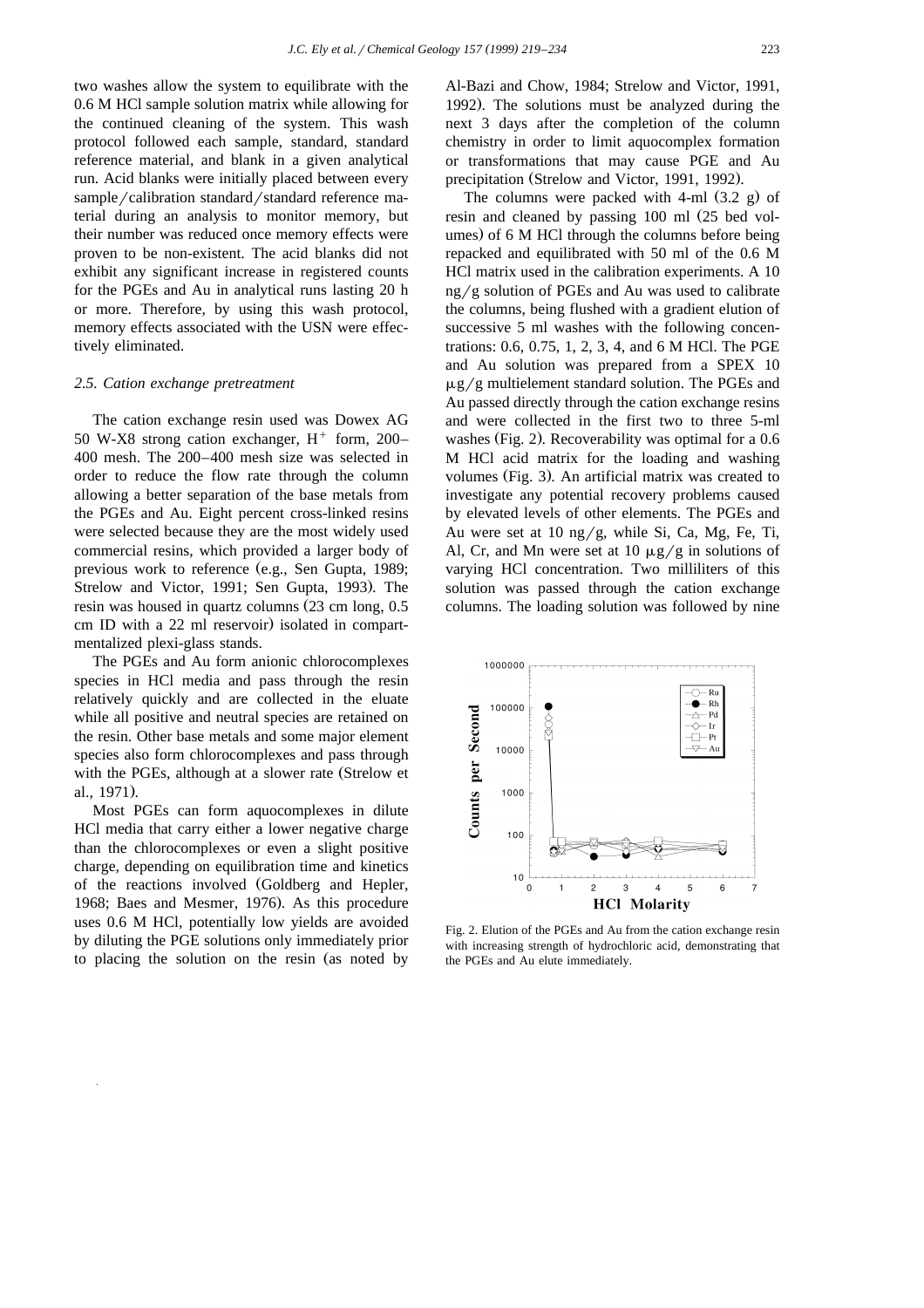

Fig. 3. Recoverability from the cation exchange columns using 0.6 M in conjunction with a 10 ng/g solution of only PGEs and Au as well as an artificial rock solution (PGEs and Au =  $10 \text{ ng/g}$ ; Si, Ca, Mg, Fe, Ti, Al, Cr, and Mn =  $10 \mu g/g$ ).

2-ml washes of HCl of the same concentration as the HCl matrix of the solution. Again the 0.6 M HCl provided the best recoverability for all the PGEs and Au (Fig. 3). This is consistent with published distribution coefficients in HCl media (Strelow, 1960) and close to the 0.5 M HCl matrix used by Jarvis et al.  $(1997)$ . However, when applied to rock samples, each sample is required to pass through 8 ml of resin (i.e., through our columns twice) in order to ensure adequate separation of the PGEs and Au from the matrix (see below).

The amount of HCl wash necessary to remove the PGEs and Au quantitatively from the columns was also determined. The same procedure and solutions used to examine the recoverability of an artificial matrix was applied in the experiments. The PGE concentrations of the loading solution and the nine washes were plotted against the cumulative volume of wash placed through the column. The concentrations of Ru, Rh, Pd, Ir and Pt reach background levels after approximately 6 ml of 0.6 M HCl solution has passed through the column while Au concentrations reach background levels after approximately 8 ml of wash have passed through the column  $(Fig. 4)$ . To demonstrate 20 bed volumes of 6 M HCl removed all elements from the resin, standard reference material UMT-1 (see above) was run through the column and the solution used to clean this column was analyzed. This cleaning solution only showed background cps for all elements after the 20 bed volumes had passed through the resin. While 100 ml of 6 M HCl is required to clean the columns, this is at a lower concentration (making it safer) and generally at a lower quantity (making it cheaper) than for anion exchange.

# *2.6. Limits of detection*

Detection and determination limits were calculated using the method outlined in Skoog and Leary (1991). The calculated detection and determination limits for a given mass or isotope are based on the slope of a line generated by two points, a blank and a standard of known concentration. Each solution was measured six times for 60 s and the average and standard deviation of the counts obtained for the solutions were calculated. The minimum distinguishable signal,  $S_m$ , is calculated using the following relationship:

$$
S_{\rm m} = \overline{S}_{\rm bl} + k \sigma_{\rm bl} \tag{1}
$$

where  $S_{bl}$  = mean blank signal,  $k = constant$ ,  $\sigma_{bl}$  = standard deviation of average blank signal.

Following the determination of  $S<sub>m</sub>$  (counts), the corresponding concentration  $c_m$  can be determined using the following relationship:

$$
c_{\rm m} = \frac{S_{\rm m} - \bar{S}_{\rm bl}}{m} \tag{2}
$$

where  $m$  is the slope (counts per concentration) of the line generated by the blank and the standard being used. Detection limits are calculated using  $k = 3$ , while determination limits use  $k = 10$ , a value proposed by the American Chemical Society and Committee on Environmental Improvement (1980).

Calculated detection limits provide a concentration at which the USN-ICP-MS technique can differentiate between random background noise and a particular isotope in solution. Such detection limits will vary from day to day due to machine sensitivity and background noise levels, making it difficult to achieve such low detection limits on a reproducible basis. Therefore, determination limits yield a more reasonable working concentration range that can be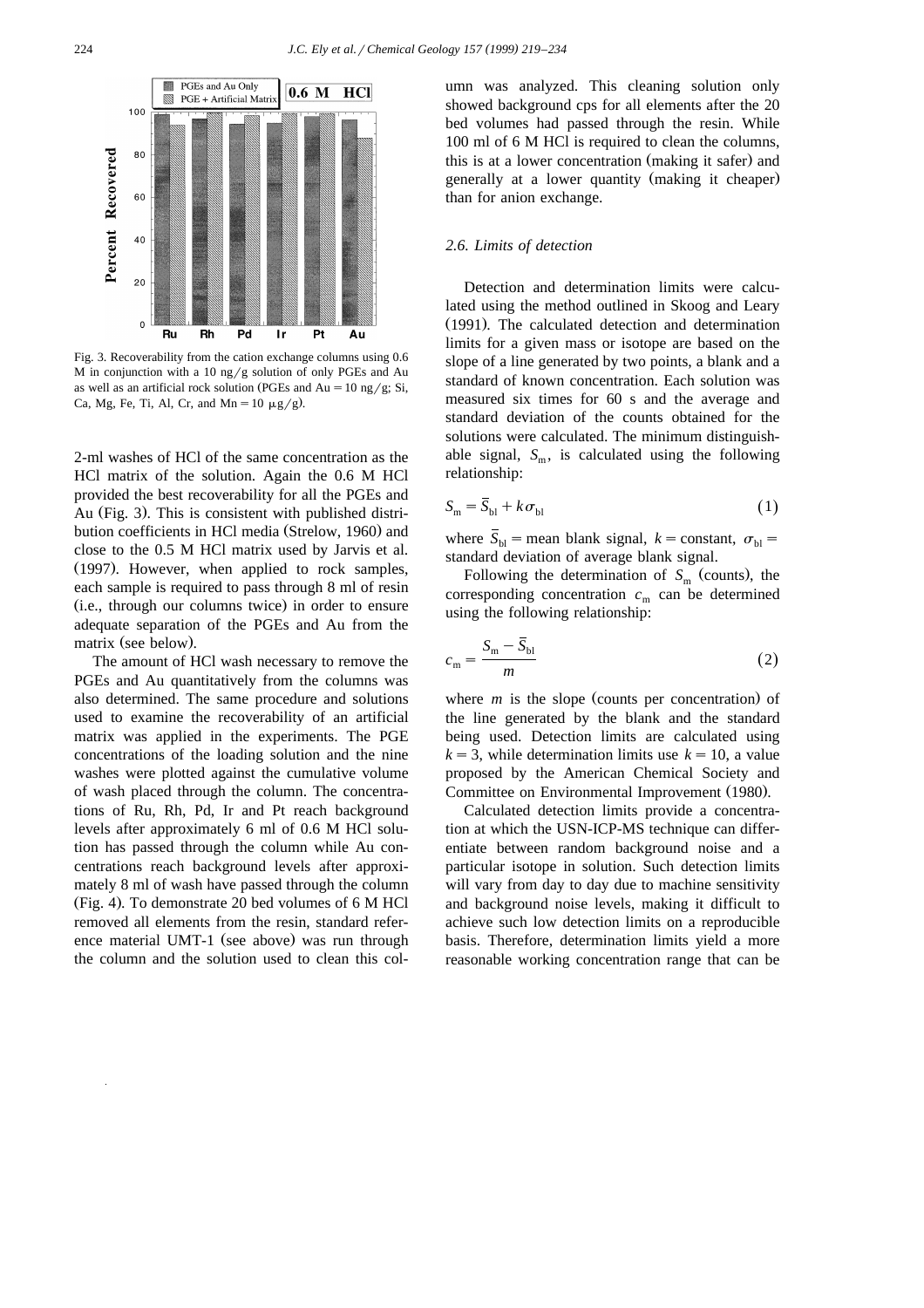

Fig. 4. Elution of the PGEs and Au from the cation exchange columns using 0.6 M HCl in 2 ml aliquots. The experiment demonstrates that the PGEs and Au are generally eluted within the first 6 ml.

accurately reproduced on a regular basis for a particular isotope and provide a good approximation of a lower limit of quantitative analysis (Jarvis et al., 1992).

Detection and determination limits for both procedures developed here (external calibration and standard addition—see below) are given in Table 2 and most values are in the fg/g  $(10^{-15} \text{ g})$  range. The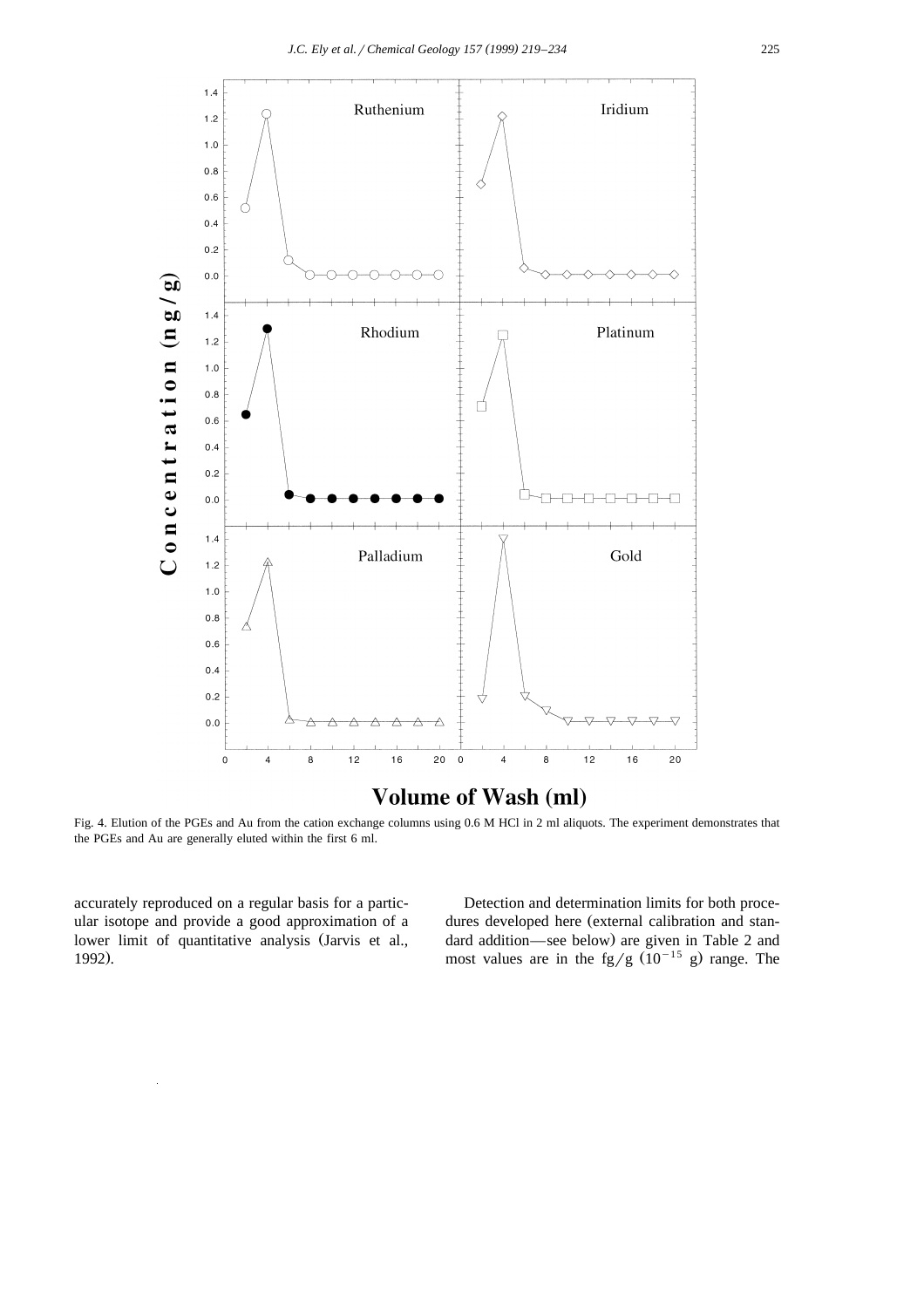Calculated and measured USN-ICP-MS detection limits for the PGEs from this study and detection limits from recent PGE studies

| Element | External calibration                            |                                         | Standard addition              |                                                 |                                         | Pattou et al.                  | Jarvis et al. |                                                |
|---------|-------------------------------------------------|-----------------------------------------|--------------------------------|-------------------------------------------------|-----------------------------------------|--------------------------------|---------------|------------------------------------------------|
|         | Calculated<br>detection<br>limit<br>$(3\sigma)$ | Determination<br>$\lim$ it $(10\sigma)$ | Measured<br>detection<br>limit | Calculated<br>detection<br>limit<br>$(3\sigma)$ | Determination<br>$\lim$ it $(10\sigma)$ | Measured<br>detection<br>limit | $(1996)^{a}$  | (1997)<br>Calc. detection<br>limit $(3\sigma)$ |
| Ru      | 145                                             | 483                                     | 238                            | 591                                             | 1969                                    | 1792                           | 200,000       | 200,000                                        |
| Rh      | 54                                              | 180                                     | 72                             | 85                                              | 285                                     | 426                            | 10,000        | 30,000                                         |
| Pd      | 629                                             | 2098                                    | 594                            | 730                                             | 2433                                    | 2188                           | 100,000       | 160,000                                        |
| Ir      | 21                                              | 70                                      | 48                             | 571                                             | 1904                                    | 1252                           | 40,000        | 70,000                                         |
| Pt      | 138                                             | 459                                     | 238                            | 1946                                            | 6487                                    | 5866                           | 100,000       | 110,000                                        |
| Au      | 238                                             | 799                                     | 594                            | 246                                             | 873                                     | 1135                           | 340,000       | 50,000                                         |

All values are in  $fg/g$ .

<sup>a</sup> Machine detection limits.

higher detection limits for Ir and Pt in the standard addition method are the result of both the increase in the sample weight and the measurement of a lower abundance isotope.

To further characterize USN-ICP-MS sensitivity, measurable detection limits were determined. The minimum distinguishable signal,  $S_m$ , was calculated in the same manner as above. The measured detection limit for a particular isotope was taken to be the concentration of the first standard that demonstrated counts greater that  $S_m$ . Gravimetric standards were made for PGEs and Au in the concentrations of 0 (blank), 13, 25, 37, 48, 60, 72, 84, 95, 107, 119, 238, 351, 474, and 594 fg/g. They were analyzed in order of increasing concentration to avoid any possi-

ble memory effects (see above). The measured detection limits (Table 2) are better than the determination limits for the external calibration method and only Rh and Au had measured detection limits higher than determination limits for the standard addition method. Comparison with detection limits of Pattou et al.  $(1996)$  and Jarvis et al.  $(1997)$  in Table 2 demonstrates both the external calibration and the standard addition methods have significantly lower detection and determination limits than other studies. Procedural blank levels (Table 3) are much lower than those quoted by the most recent NiS fire assay work  $(e.g.,)$ Pattou et al., 1996) or microwave digestion–alkali fusion (Jarvis et al., 1997) as well as several other recent studies.

Table 3

Comparison of procedural blank levels for this study and recent fire assay and cation exchange PGE and Au collection procedures

|    | This<br>study <sup>a</sup> | Pattou et al.<br>(1996) | Juvonen<br>et al. (1994) | Sun et al.<br>(1993) | Jackson<br>et al. (1990) | Asif and Parry<br>(1989) | Jarvis<br>et al. $(1997)^b$ | Ravizza and<br>Pyle (1997) |
|----|----------------------------|-------------------------|--------------------------|----------------------|--------------------------|--------------------------|-----------------------------|----------------------------|
| Ru | bdl                        | $78 + 7$                | $1090 + 700$             | 500                  | 400                      | 7000                     | 8000                        | nd                         |
| Rh | $0.7 + 1.3$                | $9 + 3$                 | $740 + 540$              | 500                  | 30                       | 600                      | 1300                        | nd                         |
| Pd | bdl                        | $120 + 30$              | $2430 + 370$             | 3000                 | 130                      | 20,000                   | 11.000                      | 43                         |
| Ir | bdl                        | $40 + 14$               | $50 + 30$                | 2000                 | 40                       | 40                       | 1800                        | 3.8                        |
| Pt | $7+5$                      | $150 + 30$              | $300 + 190$              | 2000                 | 150                      | 4000                     | 4300                        | 50                         |
| Au | $13 + 23$                  | $700 + 100$             | $610 + 170$              | 10,000               | 510                      | 70                       | 2000                        | nd                         |

All values are given in pg/g and errors represent  $2\sigma$  uncertainties.

<sup>a</sup>Measured procedural blank.

<sup>b</sup>Quantitation limit for 1-g sample.

 $bdl = Below detection limit.$ 

 $nd = Not determined$ .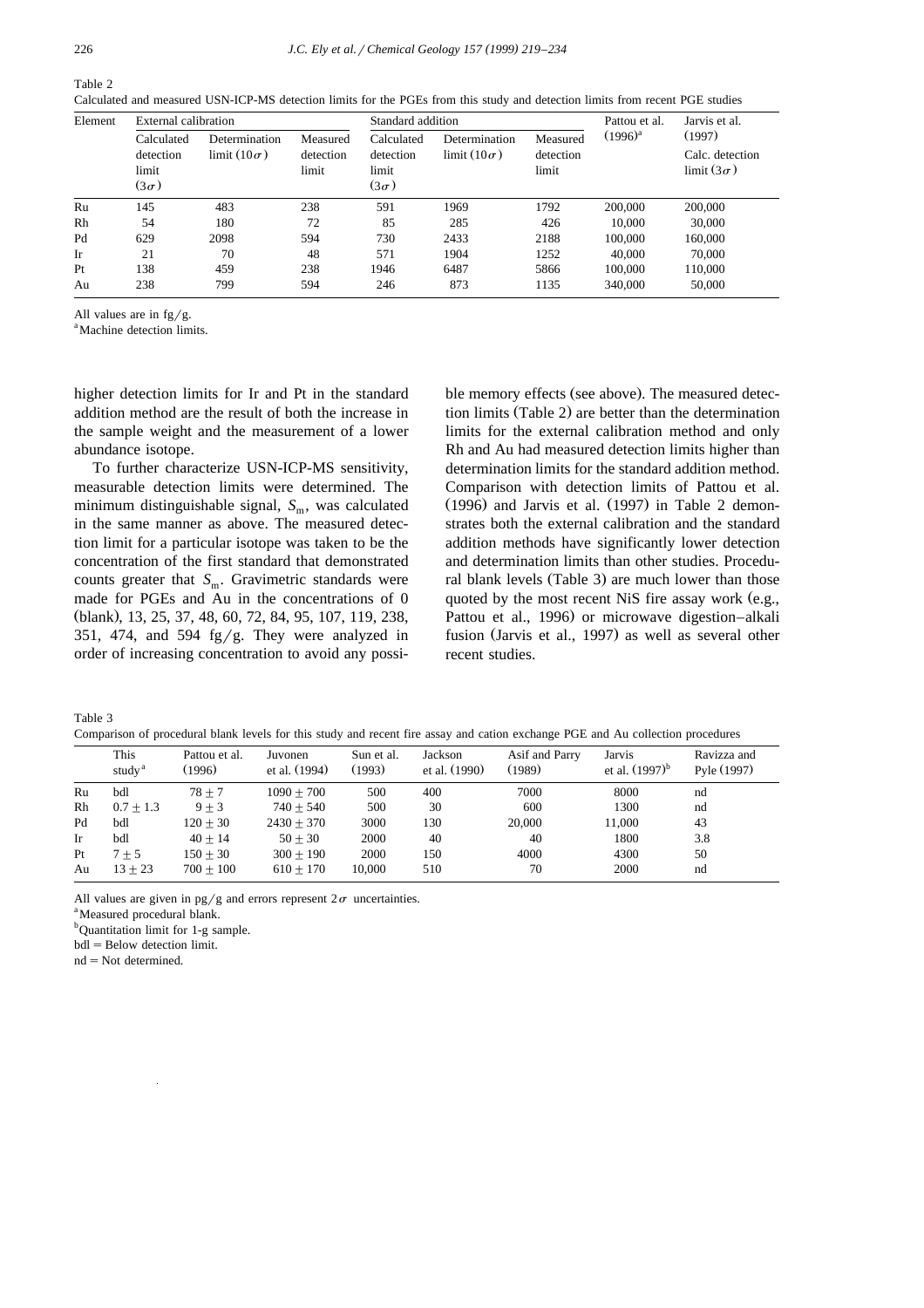# *2.7. Selection of internal standards*

Internal standards are critical for monitoring changes in the USN-ICP-MS signal. By using multiple internal standards, the changes in the machine's response in several mass regions can be monitored. Internal standards that had the following characteristics were selected:

- 1. the standard must be relatively close in mass and ionization potential to PGEs and Au;
- 2. at least one high and one low mass internal standard is required per group of PGEs and Au  $(Ru, Rh, Pd and Ir, Pt, Au);$
- 3. the isotope must be completely separated from the PGEs and Au during the cation exchange treatment if it is present in the rock matrix;
- 4. the isotope must provide excellent signal stability over extended runs  $($  > 12 h).

Based on these criteria,  ${}^{87}$ Rb,  ${}^{89}$ Y,  ${}^{139}$ La,  ${}^{165}$ Ho. and 238U were used as the internal standards for this project. All isotopes selected as internal standards are removed from solution during the cation exchange treatment, allowing for the accurate monitoring of USN-ICP-MS signal drift over time by addition of these elements as internal standards to the PGE and Au aliquots. It was realized that Rb and Y could form oxides that may interfere on Ru, Rh, and Pd. This was investigated during the interference tests described below and no statistically significant interferences ( $>$  mean blank + 3 $\sigma$ ) were found.

#### *2.8. Elimination of interfering species*

One of the requirements of this pretreatment technique is the elimination of elements than can interfere in the determination of PGEs and Au. Isobaric interferences occur at masses 104  $\binom{104}{104}$  con  $\binom{104}{104}$  Ru), 106 ( $^{106}$ Cd on  $^{106}$ Pd), and 108 ( $^{108}$ Cd on  $^{108}$ Pd).

Any element that potentially formed a polyatomic interference (Table 4) was prepared in a separate 1  $ng/g$  solution without PGEs and Au, but the appropriate PGE mass was monitored to determine whether measurable signals were present. If the signal on a PGE mass was statistically significant, then the element needed to be removed from the analyzed PGE and Au solutions or another mass must be used to quantify that specific PGE.

Table 4

List of elements and molecules that can potentially interfere with PGE and Au determinations

| Interference                         | Isotope and natural<br>abundance |
|--------------------------------------|----------------------------------|
| NiAr $(^{60}$ Ni and $^{40}$ Ar)     | $\sqrt[100]{R}$ Ru (12.6%)       |
| $RbO$ ( ${}^{85}Rb$ and ${}^{16}O$ ) | $101$ Ru (17.1%)                 |
| RbO $(^{87}$ Rb and $^{16}$ O)       | $103$ Rh (100%)                  |
| CuAr $(^{63}$ Cu and $^{40}$ Ar)     | $103$ Rh (100%)                  |
| $104$ Pd                             | $104$ Ru (18.6%)                 |
| ZnAr $(^{64}$ Zn and $^{40}$ Ar)     | $104$ Pd $(11.1\%)$              |
| YO ( ${}^{89}$ Y and ${}^{16}$ O)    | $105$ Pd (22.3%)                 |
| CuAr $(^{65}$ Cu and $^{40}$ Ar)     | $105$ Pd (22.3%)                 |
| $106$ Cd                             | $106$ Pd $(27.3%)$               |
| $ZrO(^{90}Zr$ and $^{16}O$           | $106$ Pd (27.3%)                 |
| $108$ Cd                             | $108$ Pd (26.5%)                 |
| ZrO ( $92$ Zr and $16$ O)            | $108$ Pd (26.5%)                 |
| LuO $(^{175}$ Lu and $^{16}$ O)      | $191$ Ir (37.3%)                 |
| HfO $(^{177}Hf$ and $^{16}O$ )       | $193$ Ir (62.7%)                 |
| HfO $(^{178}$ Hf and $^{16}$ O)      | $194$ Pt (32.9%)                 |
| HfO $(^{179}$ Hf and $^{16}$ O)      | $195$ Pt. (33.8%)                |
| TaO ( $^{181}$ Ta and $^{16}$ O)     | $197$ Au (100%)                  |

The isotopes that form the interference are listed in the first set of parentheses and the natural abundance of the PGE isotope is listed in the second set of parentheses.

Three multi-element 10 ng/g standard solutions containing approximately 70 elements were prepared in three acid matrices, 0.08, 0.3, and 0.6 M HCl to determine where potential interfering species would elute relative to the PGEs and Au during the cation exchange treatment using progressively more concentrated HCl washes. Cadmium eluted early and may be recovered from the columns with the PGEs and Au. The amount of  $106$ Cd interference on  $106$ Pd can be monitored by another Cd isotope  $(^{111}Cd$  or  $112^{\circ}$ Cd). However, the resin retained all other potential interfering elements. The 0.6 M HCl matrix was the best choice to allow maximum recovery of PGEs and Au while allowing for the maximum retention on the columns of potential internal standard and interfering elements that may be present in the rock matrix (e.g., Strelow, 1960).

In analyzing 'real rocks', Hf and Ta eluted with the PGEs and Au. As the ultimate purpose of this method development was a procedure applicable to all rocks, a substantial effort was made to modify the procedure to remove these interferences without undue complications. Applying a correction using cali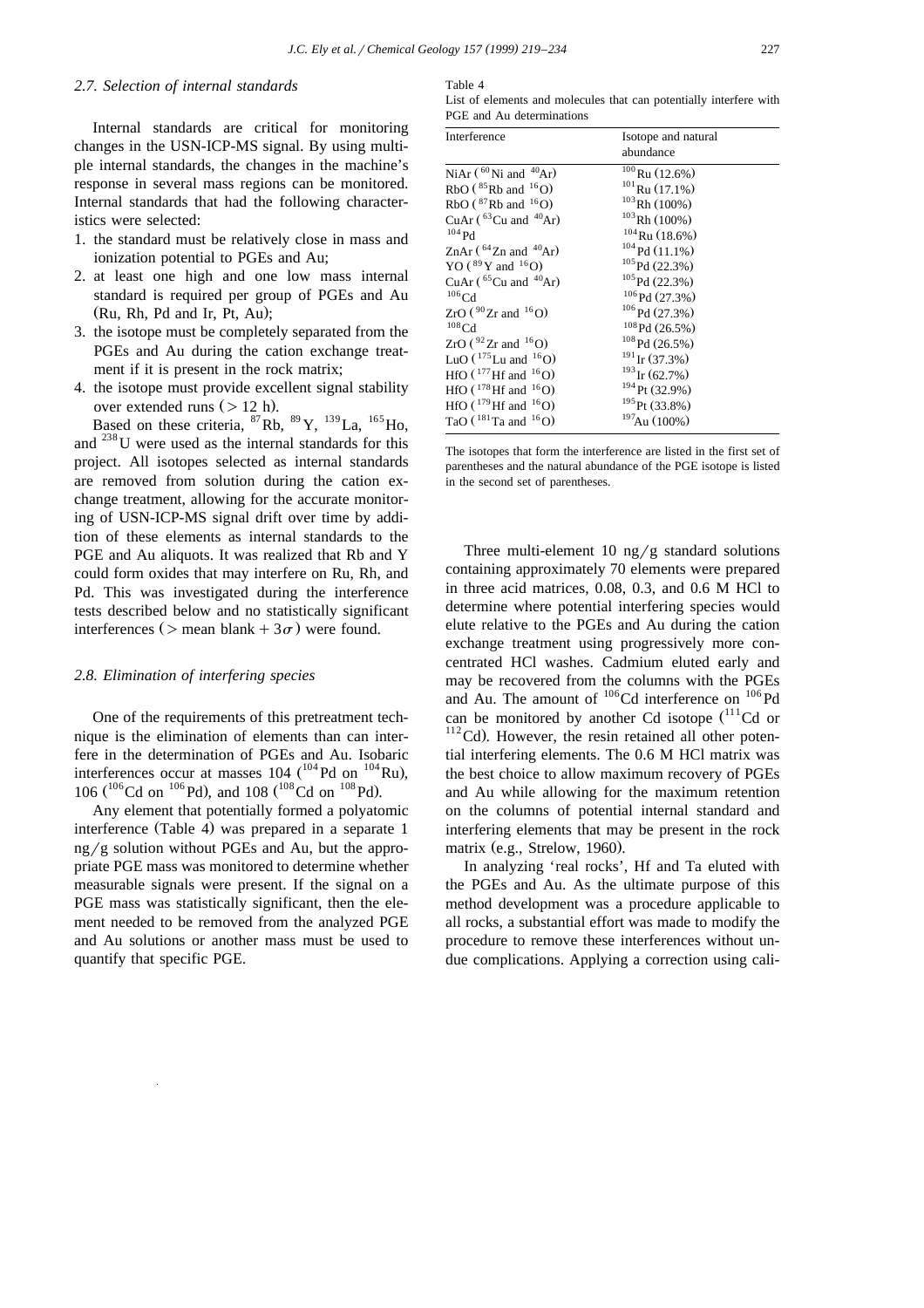bration standards, varying the amount of resin and HCl concentration, or changing the column specifications did not remove nor prevent the Hf and Ta interferences.

Hafnium and Ta should not elute with the PGEs and Au in HCl media based on distribution coefficients (Strelow, 1960). Therefore, these elements were forming another complex that had distribution coefficients similar to the PGE and Au chlorocomplexes. It was determined that during the  $HF/HNO<sub>3</sub>$ stage of dissolution, a portion of the Hf and Ta formed fluorocomplexes with the residual hydrofluoric acid. These fluorocomplexes are very stable and are not broken up during subsequent stages of the dissolution. The formation of fluorocomplexes is a common technique in the separation of Hf for Lu–Hf isotopic systematics (Patchett and Tatsumoto, 1980; Blichert-Toft et al., 1997). These fluorocomplexes have distribution coefficients near zero on cation exchange resin (Faris, 1960; Nelson et al., 1960), similar to the PGE and Au chlorocomplexes, which results in the elution of Hf and Ta with the PGEs. Modifications to the dissolution technique by incorporating  $H_2SO_4$  and  $HClO_4$  did not prevent the Hf and Ta interferences and added severe complications to the procedure. This interference problem was resolved by using different calibration techniques depending upon the concentration of Hf and Ta in the samples.

# *2.9. External calibration* Õ*s. standard addition*

External calibration relates the concentration of an element in the sample to a standard curve calculated from 'external standards' of varying composition. Standard addition relies upon the sample being divided into a number of equal aliquots that are spiked in increasing concentration with the elements to be quantified with one aliquot left unspiked. Linear least-squares regression through the resulting data allow a concentration of the sample to be determined. Oxides of Hf and Ta overlap with the most abundant isotopes of Ir and Pt and the only isotope of Au. These are the isotopes monitored for external calibration, where a smaller quantity of sample is required  $(50-100 \text{ mg})$  and the total run time is shorter (relative to standard addition) because only one aliquot of the sample needs to be analyzed.

External standard concentrations were between 0.1  $pg/g$  and 5 ng/g and internal standards were set at 100 pg/g. However, our results indicate that while being quicker and easier, external calibration can only be used if the concentrations of Hf and Ta in the sample were less than 1  $\mu$ g/g and 0.2  $\mu$ g/g, respectively.

To avoid Hf interferences in samples containing high abundances of Hf, the interference-free isotopes  $^{191}$ Ir and  $^{198}$ Pt had to be used. Both these isotopes have lower abundances  $(^{191}$  Ir 37.3% vs.  $^{193}$  Ir 62.7%;  $198$  Pt 7.2% vs.  $195$  Pt 33.8%). In order to detect these lower abundance isotopes and still have four aliquots for the standard addition technique, the sample weights were increased from 50–100 mg to 125–250 mg. One aliquot was left unspiked and the remaining three were spiked with PGEs so the concentrations were approximately doubled, tripled, and quadrupled those estimated for the original sample. Gold cannot be quantified in high Ta samples using this method because there is no interference-free isotope available. Internal standards were again set at  $100 \text{ pg/g}$ . Increased sample size increases the amount of reagents involved in the procedure and this can increase blank levels and, therefore, adversely affect detection limits. Importantly, isotope dilution cannot be used because there are too few interference-free isotopes of Ir and Pt because of the interferences.

#### **3. PGE and Au analysis of geological materials**

#### *3.1. UMT-1*

Reference material UMT-1 (CANMET) was the standard used to develop this analytical technique and to monitor yield, accuracy and reproducibility. UMT-1 is a standard created by the homogenization of 772 kg of ultramafic mine tailings from the Giant Mascot Mines in British Columbia, and contains PGE and Au concentrations from 8 to 128 ng/g  $(Table 5)$ .

Analysis of geological materials required that each sample be passed through our columns twice, as the heavier matrix overloaded the resin on the first pass. For external calibration, 50 mg of sample was dissolved and loaded on the columns in 2 ml of 0.6 M HCl. The sample beaker was rinsed with an addi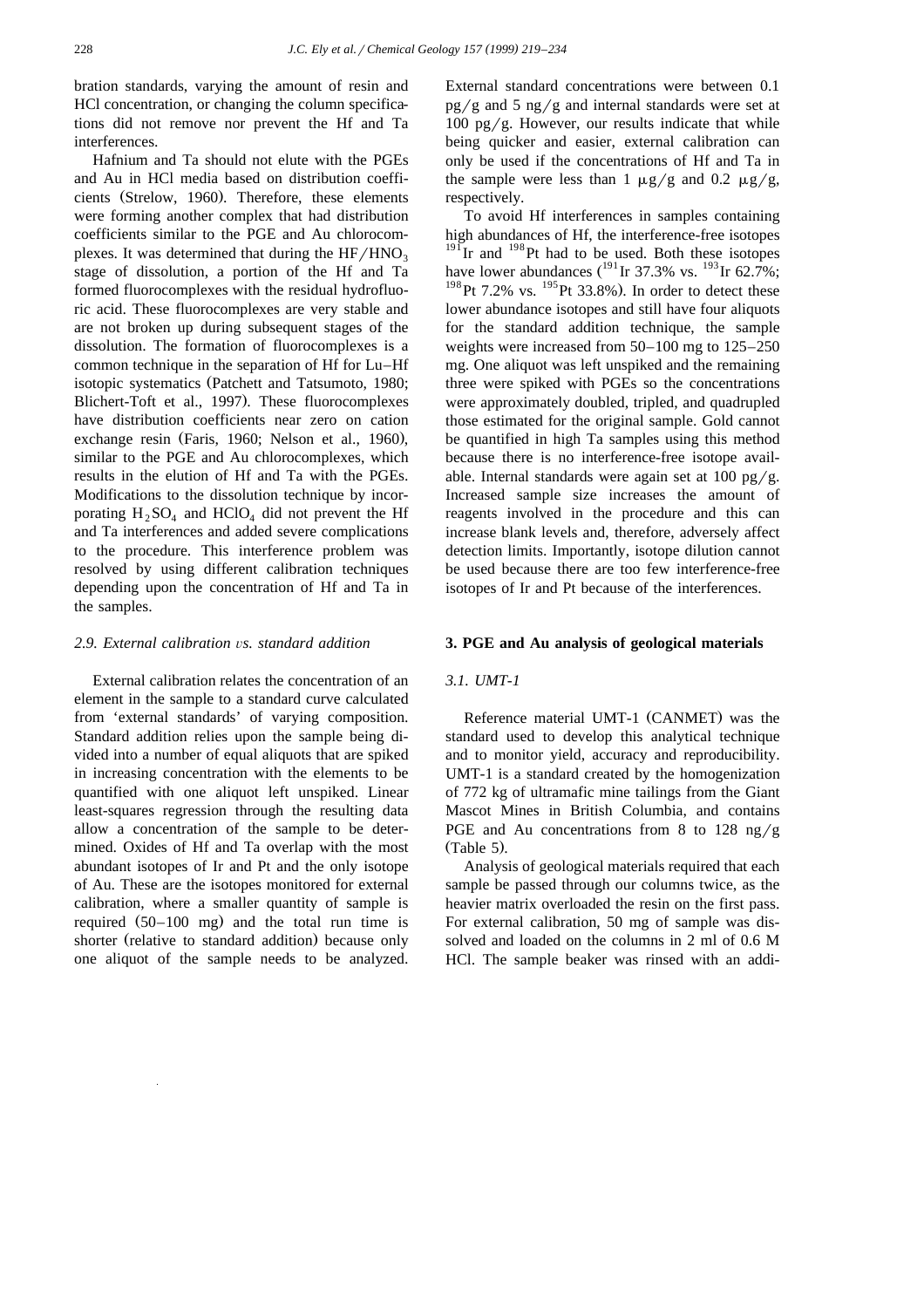Table 5

| Calibration           | External         |                  | Standard addition | Certified values |                  |
|-----------------------|------------------|------------------|-------------------|------------------|------------------|
| Analyst/sample        | <b>JCE</b>       | JAO              | <b>JCE</b>        | UMT-1 AR         |                  |
| No. of analyses       | 26               | 10               | 10                |                  |                  |
| Isotope               | Mean + $2\sigma$ | Mean + $2\sigma$ | Mean + $2\sigma$  | Mean + $2\sigma$ | Mean + $2\sigma$ |
| $\overline{^{99}R}$ u | $10.4 + 2.4$     | $13.5 + 2.5$     | $10.4 + 2.5$      | $11.1 + 1.1$     | $10.9 + 1.5$     |
| $^{103}\mbox{Rh}$     | $9.4 + 2.2$      | $11.5 + 4.3$     | $9.5 + 1.9$       | $9.1 + 1.3$      | $9.5 + 1.5$      |
| $105$ Pd              | $101.7 + 23.0$   | $120.7 + 12.6$   | $99.91 + 13.0$    | $101.4 + 9.8$    | $106 + 3.0$      |
| $191$ Ir              | nd               | nd               | $8.4 + 2.5$       | $8.4 + 0.9$      | $8.8 + 0.06$     |
| $^{193}$ Ir           | $7.7 + 2.3$      | $7.2 + 2.2$      | $9.1 + 2.7$       | $9.1 + 0.6$      | $8.8 + 0.06$     |
| $^{195}$ Pt           | $100.4 + 27.7$   | $96.5 + 62.0$    | $95.7 + 38.4$     | $121.1 + 17.3$   | $129 + 5.0$      |
| 198Pt                 | nd               | nd               | $98.9 + 37.4$     | $125.5 + 16.1$   | $129 + 5.0$      |
| $^{197}$ Au           | $40.0 + 8.3$     | $30.5 + 21.7$    | $20.2 + 19.2$     | $37.6 + 19.5$    | $48 + 2.0$       |
| Hf                    |                  |                  |                   |                  | 400 <sup>a</sup> |
| Ta                    |                  |                  |                   |                  | 100 <sup>a</sup> |

UMT-1 PGE and Au concentrations determined by external calibration and two different analysts (JCE and JAO) and standard addition  $(JCE)$ 

All values are in  $\frac{ng}{g}$ .

 $nd = Not determined.$ 

<sup>a</sup>Reference values from Notre Dame ICP-MS analyses.

tional 2 ml of solution that was also loaded onto the column. The sample was then eluted from the column with three 2-ml washes, giving a total collected solution 10-ml. This solution was then split and each half was passed through a separate column and eluted with three 2-ml washes. This produced two 11-ml splits of the original 50-mg sample for analysis, thus, resulting in an eleven-fold dilution of the original 2-ml solution.

For the standard addition technique, four equal splits of the same sample are required. Modifications had to be made in the column technique in order to produce enough solution without diluting the PGEs below detection limits. Two 125-mg aliquots of UMT-1 were dissolved. Each was put through the cation exchange procedure as above, resulting in two splits of 11 ml for each aliquot. These two replicates (four solutions of 11 ml each) were then combined to produce 44 ml of solution (containing  $250$  mg of sample). Four 6-ml splits of this solution were taken. For UMT-1, one split was left unspiked and the remaining three were spiked with 10, 20, and 30 ng/g Ru, Rh, and Ir along with 100, 200, and 300  $ng/g$  Pd, Pt, and Au, respectively. All were diluted to 10 ml (the remaining  $20$ -ml of sample solution was kept in reserve).

Using standard addition and  $191$  Ir and  $198$  Pt to avoid Hf interferences, the technique yielded repro-

ducible results for the UMT-1 standard reference material (Table 5). Note that the results are similar for  $^{191}$ Ir and  $^{193}$ Ir as well as  $^{195}$ Pt and  $^{198}$ Pt, demonstrating that the Hf interference is negligible for this sample (Table 5).

The results for UMT-1, using both external calibration and standard addition, are in good agreement with certified values except for Pt, which is low for both techniques. The low Pt value for UMT-1 is not an artifact of a particular calibration method because both external calibration and standard addition protocols produce a similar, reproducible abundance. Jarvis et al. (1997) also reported lower than certified Pt values for their cation exchange method. UMT-1 Pt values lower than the certified value may be attributable to: (1) heterogeneous sample (unlikely based on our rehomogenization protocol);  $(2)$  loss of Pt during digestion (possible, although no visible signs of precipitation were noted);  $(3)$  inaccurate reference values (unlikely as the UMT-1 certified value for Pt has been corroborated by such diverse techniques as Graphite Furnace Atomic Adsorption Spectroscopy and NiS fire assay ICP-MS); (4) Pt. precipitation on the resin (not seen during column calibration); or  $(5)$  at low concentrations in real rock samples some tailing of Pt occurs past the third 2 ml wash which is not collected [another possibility which has been described by other workers (e.g., Strelow,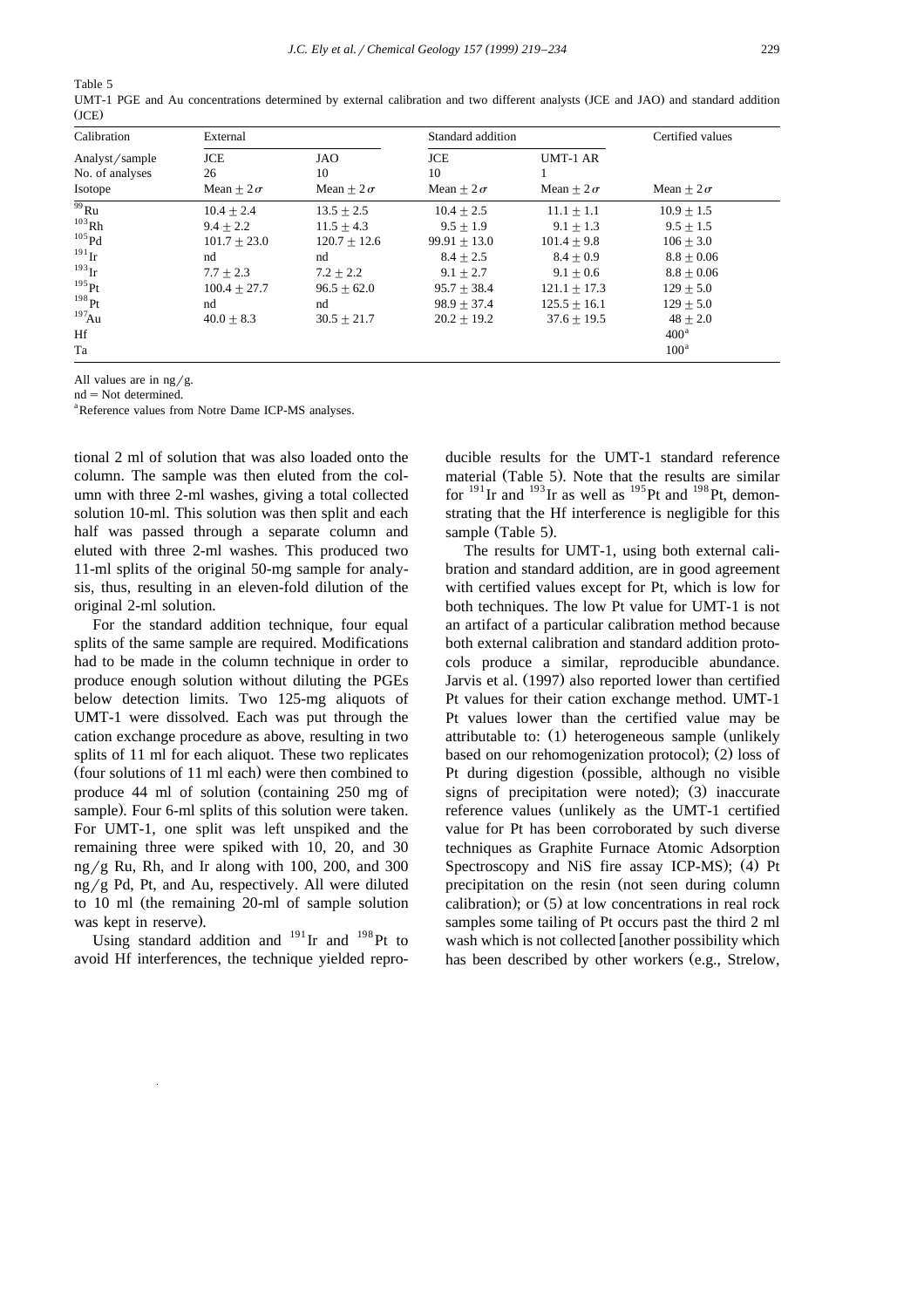1984). Further tests show that if UMT-1 remains in aqua regia for 96 h (instead of 48 h) during the dissolution procedure, Pt values are much closer to certified values (Table 5, UMT-1 AR column).

The mean value for Au by both external calibration and standard addition is also low and although the mean values are within error of the certified value, the errors are large (Table 5). Gold tends to adhere to the column more readily than the PGEs  $(Fig. 4)$  so it is possible that these results are a function of low recovery. This phenomenon has been observed by other workers (Beamish, 1966; Strelow et al., 1971; Rocklin, 1984; Strelow, 1984; Jarvis et al., 1997) but no one has demonstrated the exact mechanism for the loss. While unable to specify the reason for Au loss, we can suggest a method for increasing yield. Two UMT-1 samples were kept in aqua regia until the columns were ready to receive it. The sample was the evaporated, treated with 12 M HCl, evaporated, dissolved in 0.6 M HCl and loaded onto the columns on the same day. Although this did not dramatically reduce the error, the average Au abundance was dramatically increased (Table 5,  $UMT-1 AR column$ .

An average UMT-1 composition was calculated from these multiple runs with errors at  $2\sigma$  calculated

from the standard deviation of these data (Table 5). While this error calculation is an oversimplification (it does not include the errors inherent in the regression models used to produce these values), data presentation in this way allows comparison of our technique with results from other cation exchange methods (e.g., Chen et al., 1996; Jarvis et al., 1997). The results for UMT-1 have errors of a similar magnitude or better than previously reported for reference materials analyzed using cation exchange. Furthermore, the reference materials used in these other studies generally contained higher abundances of the PGEs than UMT-1.

# *3.2. Oceanic plateau basalts*

Two basalts (SGB-11 and SGB-25) from the Ontong Java Plateau in the southwest Pacific, were analyzed in the same way as UMT-1, although the spiking protocol was modified to account for the lower PGE concentrations of these samples. Three splits of each basalt were spiked with 1, 2, and 3  $ng/g Ru$ , Rh, and Ir and 10, 20, and 30 ng/g Pd, Pt, and Au, respectively.

PGE and Au abundances and errors (see above) are presented for SGB-11 and SGB-25 in Table 6

Table 6

| PGE data for Ontong Java Plateau basalts obtained using external calibration and standard addition |  |  |
|----------------------------------------------------------------------------------------------------|--|--|
|                                                                                                    |  |  |

| Calibration          | External         | Standard addition | External         | Standard addition |
|----------------------|------------------|-------------------|------------------|-------------------|
| Sample no.           | $SGB-11$         | $SGB-11$          | $SGB-25$         | $SGB-25$          |
| No. of analyses      | 6                | 2                 | 6                | 2                 |
| Weight $(mg)$        | 50               | 125               | 50               | 125               |
|                      | Mean + $2\sigma$ | Mean + $2\sigma$  | Mean + $2\sigma$ | Mean + $2\sigma$  |
| $\overline{^{99}$ Ru | $0.13 + 0.11$    | $1.08 + 0.02$     | $0.33 + 1.03$    | $1.08 + 0.11$     |
| $103$ <sub>Rh</sub>  | bdl              | $0.17 + 0.15$     | bdl              | $0.28 + 0.15$     |
| $^{105}\mathrm{Pd}$  | $0.32 + 1.50$    | $2.21 \pm 0.82$   | $3.88 + 1.19$    | $5.54 + 0.80$     |
| $^{191}$ Ir          | $0.02 + 0.17$    | $0.21 + 0.07$     | $0.32 + 2.08$    | $0.23 + 0.04$     |
| $^{193}$ Ir          | $4.01 + 1.50$    | $4.27 + 1.70$     | $3.88 + 2.72$    | $3.61 + 0.29$     |
| $^{195}$ Pt          | $10.7 + 4.4$     | $9.14 + 3.70$     | $12.3 + 3.0$     | $9.79 + 0.02$     |
| 198Pt                | nd               | $4.14 + 0.88$     | nd               | $6.28 + 1.18$     |
| $^{197}$ Au          | $11.1 + 3.9$     | $33.8 + 46.5$     | $12.8 + 2.5$     | $61.8 + 10.5$     |
| Hf                   |                  | $2840^{\rm a}$    |                  | $1980^{\rm a}$    |
| Ta                   |                  | 380 <sup>a</sup>  |                  | 250 <sup>a</sup>  |

All values are rock concentrations  $\frac{ng}{g}$ .

Errors are  $2\sigma$ .

 $nd = Not determined.$ 

 $bdl = Below detection limit.$ 

<sup>a</sup>Analysis by pneumatic nebulization ICP-MS at Notre Dame.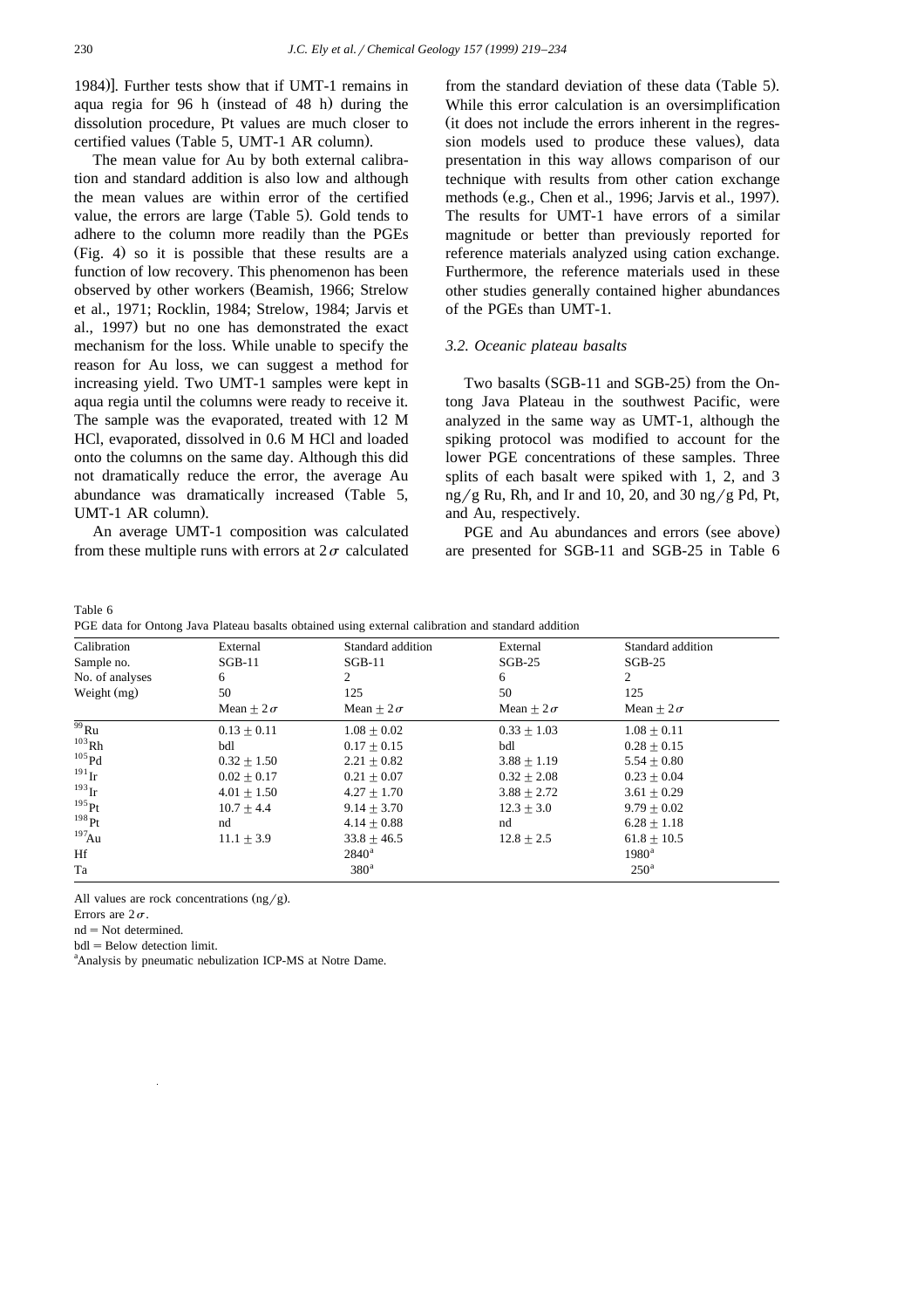

Fig. 5. PGE and Au analyses of two oceanic plateau basalts SGB-11 and SGB-25. Each sample was analyzed twice by standard addition and results demonstrate analyses are reproducible to the sub-ng/g.

and the effect of  $HfO^+$  interferences on  $^{195}Pt$  and  $193$  Ir are clearly evident. For example, the Ir abundance should be the same whether  $191$  Ir or  $193$  Ir is used to quantify this element. For SGB-11,  $^{191}$  Ir gives an abundance of  $0.27 \pm 0.07$  ng/g whereas <sup>193</sup>Ir gives an abundance of  $4.27 \pm 1.7$  ng/g. The results also demonstrate the effects of the unavoidable  $TaO<sup>+</sup>$  interference on monoisotopic Au which produces elevated Au abundances (Table 6), more than compensating for Au loss on the column and producing large positive Au spikes on primitive mantle normalized element plots. Therefore, this method cannot be used to quantify Au in samples with high Ta abundances and can only be used if the Ta abundance is less than five times the Au abundance as is the case with UMT-1. External calibration utilized 50 mg of sample and this gave results either below the detection limit or associated with large errors (Table 6). Standard addition used 125 mg of sample and yielded results that were more accurate and precise than those acquired by external calibration. This demonstrates that the standard addition method (Fig. 5) yields reproducible results at the  $sub-ng/g$  level.

## *3.3. Addressing sample heterogeneity*

As the PGEs and Au in geological samples tend to have a heterogeneous distribution ('nugget effect'), concentrated in sulfides, oxides, metal alloys, etc.

(Cabri, 1976, 1981), a significant amount  $(e.g., 10 g)$ of sample is generally processed in order to obtain a representative analysis of PGE and Au abundances. A significant result of this study is the confirmation that the PGEs and Au tend to settle out of a rock powder that has been homogenized and left to stand for  $>1$  week (M. Tredoux, personal communication, 1995). Before any sample is weighted into a digestion vessel, the powder should be rolled on a tumbler for 24 h and then 10–15 g rehomogenized in an alumina mill for 15–30 min. This rehomogenization is critical to the procedure that requires a small amount of sample  $(50-250 \text{ mg})$  in order to achieve the combination of low blank levels and excellent detection limits.

The effect of this rehomogenization procedure can be seen in Fig. 6 where analyses of UMT-1 are presented when (a) the sample aliquot was simply removed from the bottle and dissolved and (b) where



Fig. 6. Analysis of the reference material UMT-1 normalized to the certified values for the PGEs and Au. The field around the certified values (solid diamonds) represents the  $2\sigma$  error associated with these values. The dashed vertical lines represent the  $2\sigma$ error associated with our analyses (open circles). (A) Five UMT-1 analyses from aliquots taken from the sample jar with no rehomogenization of the powder. (B) Eleven UMT-1 analyses from aliquots taken from the sample jar where the powder was rehomogenized prior to analysis.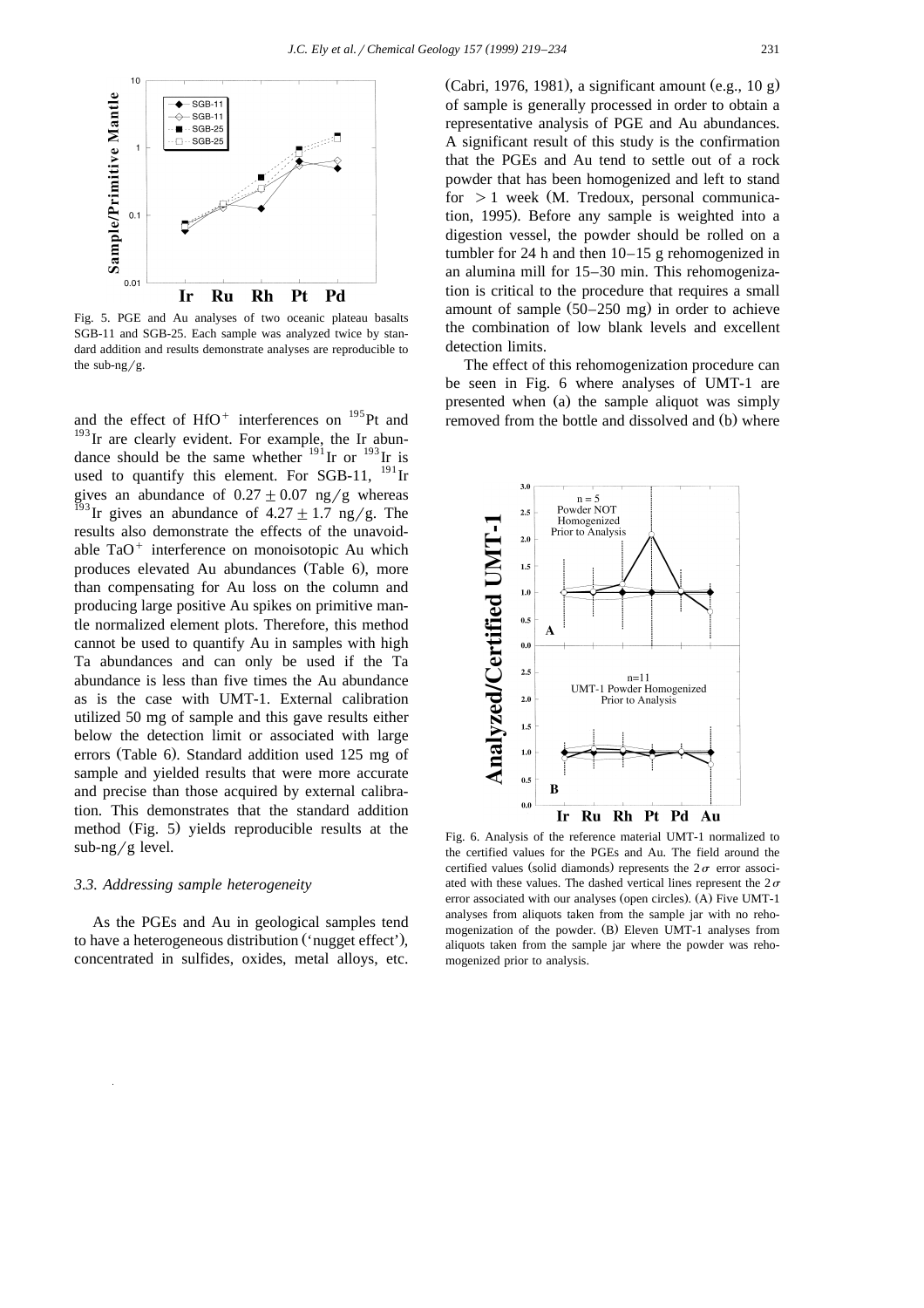the rehomogenization procedure was followed. Error bars are at the  $2\sigma$  level. A significant improvement in reproducibility is noted for Ru, Rh, Pd, Ir, and Pt for the rehomogenized powder. Au analyses still show significant variability, but this may be due to incomplete recovery from the column (see above).

#### **4. Summary**

The described methods that apply cation exchange and USN-ICP-MS to determine PGE and Au abundances at low  $\frac{ng}{g}$  to sub-ng/g levels are the logical extension of previous cation exchange work which take full advantage of the increased machine sensitivities now available with modern instrumentation. The methods use much smaller amounts of resin compared to the methods of Sen Gupta (1989) or Jarvis et al.  $(1997)$   $(8 \text{ ml maximum vs. } 66 \text{ and } 38)$ ml, respectively). Most importantly, the solutions that come off the columns are ready for analysis. No evaporation is necessary, thus, limiting possible loss of the PGEs and Au during this stage. Upon completion of the column chemistry, the solutions must be analyzed during the next 3 days in order to limit aquocomplex formation or transformations that may cause PGE and Au precipitation (Strelow and Victor, 1991, 1992). Finally, the amount of acid used to clean the resin is also much smaller, thus, substantially reducing the amount of time necessary to rehabilitate the resin.

These methods provide greatly improved detection and determination limits and lower procedural blank levels compared to other techniques (Tables 2) and 3). The aqua regia/ $HCl$  wash protocol during USN-ICP-MS analysis produces exceedingly low background levels with no cross-contamination between samples or memory effects. Recoverability is greater than 93% for all PGEs. Platinum and Au loss may be avoided by keeping the sample in aqua regia longer and until the columns are prepared and ready to receive the sample. On the basis of the results presented in Tables 5 and 6, accuracy and precision are estimated to be between  $10-25%$  at the sub-ng/g level and between  $10-15%$  at  $1-10$  ng/g (rock concentration).

We have demonstrated through the analysis of reference material UMT-1 that external calibration

methods for PGE and Au analysis by USN-ICP-MS is adequate for rocks low in Hf and Ta  $(< 1 \mu g/g$ and  $\langle 0.2 \mu g/g \rangle$  rock concentration, respectively). However, if rock abundances exceed these levels, the cation exchange columns cannot completely remove Hf and Ta fluorocomplexes that pass through with the PGEs and Au. In this case, standard addition is used on PGE isotopes which are interference-free (although the  $TaO<sup>+</sup>$  interference on monoisotopic Au cannot be avoided) and yield reproducible results. Therefore, extreme care must be taken when using isotope dilution in conjunction with this cation exchange method to quantify the PGEs. We have demonstrated that two interference-free isotopes may not be available for Ir and Pt.

The techniques developed permit the simple determination of ultra-trace abundances of the PGEs and possibly Au (with further development) in geological samples with a single analysis. The methods extend previous cation exchange work to provide a useful tool to solve fundamental geological problems that depend on precise and accurate determination of low PGE and Au abundances.

#### **Acknowledgements**

This work was supported by NSF grants ECS92- 14596 and NSF Research grant EAR96-28252 to CRN. JCJ was supported by NSF grant EAR93- 15930. JCE was supported in part by a Geological Society of America research grant and a NSF GAANN fellowship. J.L. Birk, D.G. Pearson, and especially M. Rehkämper are thanked for reviewing an early version of this manuscript. *[CA]* 

#### **References**

- Al-Bazi, S.J., Chow, A., 1984. Platinum metals-solution chemistry and separation methods (ion-exchange and solvent extraction). Talanta 31, 815–836.
- Allegré, C.J., Luck, J.M., 1980. Osmium isotopes as petrogenetic and geologic tracers. Earth Planet. Sci. Lett. 48, 148–154.
- Alt, F., Bambauer, A., Hoppstock, K., 1993. Platinum traces in airborne particulate matter. Determination of whole content, particle size distribution and soluble platinum. Fresenius' J. Anal. Chem. 346, 696–702.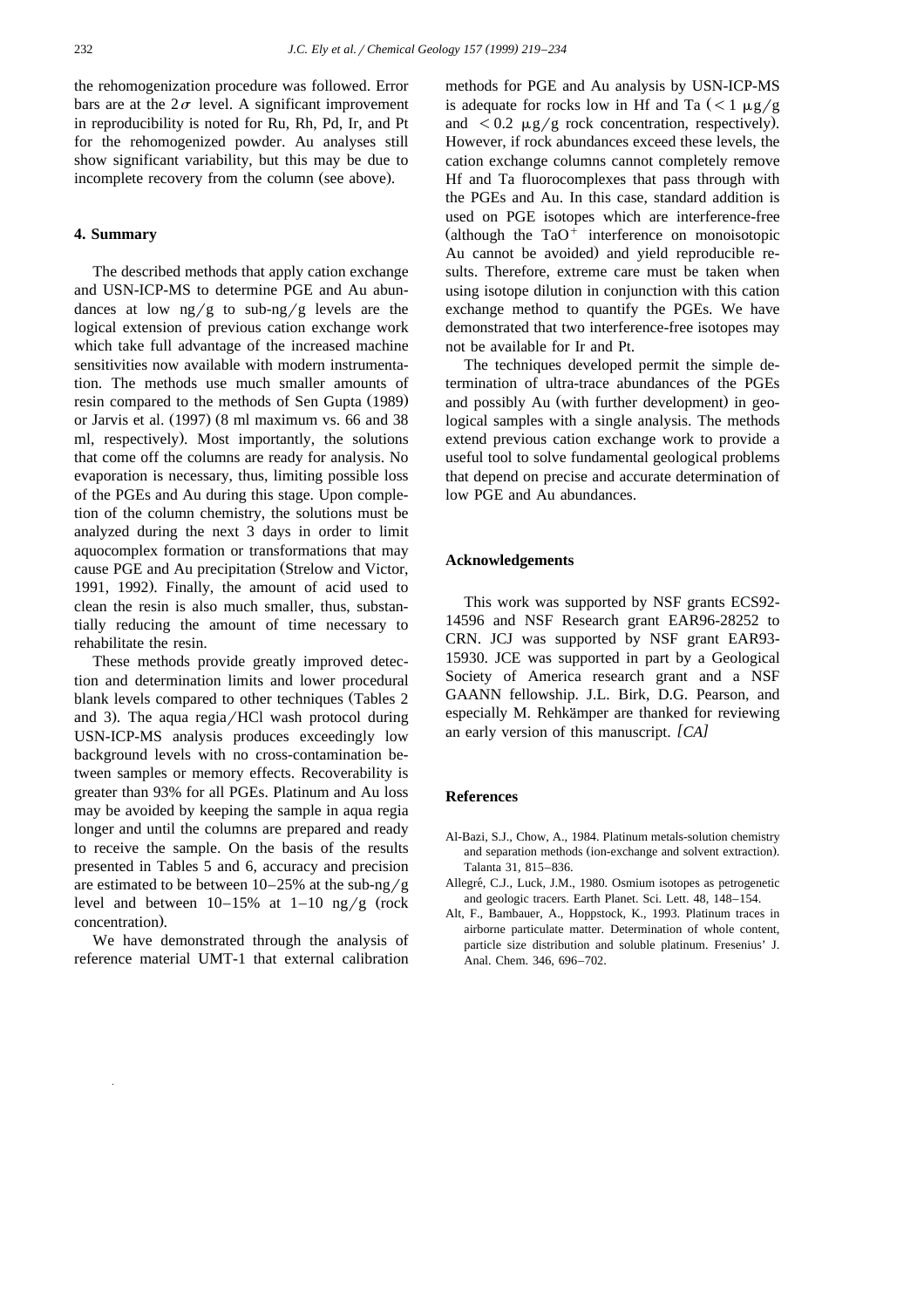- Alvarez, L., Alvarez, W., Asaro, F., Michel, H., 1980. Extraterrestrial cause for the Cretaceous–Tertiary extinction. Science 208, 1095–1108.
- American Chemical Society, Committee on Environmental Improvement, 1980. Guidelines for data acquisition and data quality evaluation in environmental chemistry. Anal. Chem. 52, 2242–2249.
- Asif, M., Parry, S.J., 1989. Elimination of reagent blank problems in the fire-assay pre-concentration of the platinum group elements and gold with a nickel sulfide bead of less than one gram mass. Analyst 114, 1057–1059.
- Baes, Jr., C.F., Mesmer, R.E., 1976. The Hydrolysis of Cations. Wiley, New York, 489 pp.
- Beamish, F.E., 1966. The Analytical Chemistry of the Noble Metals. Pergamon, Oxford, 609 pp.
- Blichert-Toft, J., Chauvel, C., Albarede, F., 1997. Separation of Hf and Lu for high-precision isotope analysis of rock samples by magnetic sector-multiple collector ICP-MS. Contrib. Min. Petrol. 127, 248–260.
- Cabri, L.J., 1976. Glossary of platinum-group minerals. Econ. Geol. 71, 1476–1480.
- Cabri, L.J., 1981. The platinum-group minerals. In: Cabri, L.J. (Ed.), Platinum-Group Elements: Mineralogy, Geology, Recovery, Special Vol. 23. Canadian Institute of Mining and Metallurgy, pp. 83–150.
- Chen, Z., Fryer, B.J., Longerich, H.P., Jackson, S.E., 1996. Determination of the precious metals in milligram samples of sulfides and oxides using inductively coupled plasma mass spectrometry after ion exchange preconcentration. J. Anal. At. Spectrom. 11, 805–809.
- Ely, J.C., Neal, C.R., 1997a. Noble metal chemistry of oceanic plateaus: Part 1. Ultrasonic nebulization inductively coupled plasma mass spectrometry (USN-ICP-MS) with cation exchange pretreatment. Geological Society of America Abstracts with Progs. 29 (6), A210.
- Ely, J.C., Neal, C.R., 1997b. Analytical technique for the detection of platinum group element anomalies in large igneous provinces by ultrasonic nebulization inductively coupled plasma mass spectrometry (USN-ICP-MS). Transactions of the American Geophysical Union, EOS 78, 800.
- Evans, N., Ahrens, T., Gregoire, D., 1995. Fractionation of ruthenium from iridium at the Cretaceous–Tertiary boundary. Earth Planet. Sci. Lett. 134, 141–153.
- Evans, N., Gregoire, D., Grieve, R., Goodfellow, W., Veizer, J., 1993. Use of platinum-group elements for impactor identification: Terrestrial impact craters and Cretaceous–Tertiary boundary. Geochim. Cosmochim. Acta 57, 3737–3748.
- Faris, J.P., 1960. Adsorption of the elements from hydrofluoric acid by anion exchange. Anal. Chem. 32, 520–522.
- Goldberg, R.N., Hepler, L.G., 1968. Thermochemistry and oxidation potentials of the platinum group metals and their compounds. Chem. Rev. 68, 229–252.
- Hall, G.E.M., Pelchat, J.C., 1994. Analysis of geological materials for gold, platinum and palladium at low ppb levels by fire assay–ICP mass spectrometry. Chem. Geol. 115, 61–72.
- Irving, H.M.N.H., 1977. Classical methods of analysis. Pure Appl. Chem. 49, 1575–1581.
- Jackson, S.E., Fryer, B.J., Gosse, W., Healey, D.C., Longerich, H.P., Strong, D.F., 1990. Determination of the precious metals in geological materials by inductively coupled plasma-mass spectrometry (ICP-MS) with nickel sulphide fire-assay collection and tellurium coprecipitation. Chem. Geol. 83, 119–132.
- Jain, J.C., O'Neill, J.A. Jr., Neal, C.R., Mahoney, J.J., Petterson, M.G., 1995. Siderophile elements in Large Igneous Provinces (LIPs): origin of the Ontong Java Plateau at the core–mantle boundary? Transactions of the American Geophysical Union, EOS 76, 700.
- Jain, J.C., Neal, C.R., O'Neill, J.A. Jr., 1996. Origin of the Ontong Java Plateau (OJP) at the core–mantle boundary: platinum group element (PGE) and gold (Au) evidence. Transactions of the American Geophysical Union, EOS 77, 714.
- Jarvis, I., Totland, M.M., Jarvis, K.E., 1997. Determination of the platinum-group elements in geological materials by ICP-MS using microwave digestion, alkali fusion and cation-exchange chromatography. Chem. Geol. 143, 27–42.
- Jarvis, K.E., Gray, A.L., Houk, R.S., 1992. Handbook of Inductively Coupled Plasma Mass Spectrometry. Blackie & Son, London, 380 pp.
- Juvonen, R., Kallio, E., Lakomaa, T., 1994. Determination of precious metals in rocks by inductively coupled plasma mass spectrometry using nickel sulfide concentration. Comparison with other pre-treatment methods. Analyst 119, 617–621.
- Kyte, F., Smit, J., Wasson, J., 1985. Siderophile interelement variations in the Cretaceous–Tertiary boundary sediments from Caravaca, Spain. Earth Planet. Sci. Lett. 73, 183–195.
- Kyte, F., Zhou, Z., Wasson, J., 1980. Siderophile-enriched sediments from the Cretaceous/Tertiary boundary. Nature 288, 651–656.
- Messerschmidt, J., Alt, F., Tolg, G., 1994. Platinum species analysis in plant material by gel permeation chromatography. Anal. Chim. Acta 291, 161–167.
- Mitchell, R.H., Keays, R.R., 1981. Abundance and distribution of gold, palladium and iridium in some spinel and garnet lherzolites: implications for the nature and origin of precious metalrich intergranular components in the upper mantle. Geochim. Cosmochim. Acta 45, 2425–2442.
- Morgan, J.W., Wandless, G.A., Petrie, R.K., Irving, A.J., 1981. Composition of the Earth's upper mantle: I. Siderophile trace elements in ultramafic nodules. Tectonophysics 75, 47–67.
- Neal, C.R., Ely, J.C., Mahoney, J.J., Petterson, M.G., 1997. Noble metal chemistry of oceanic plateaus: Part 2. Evidence of a core–mantle boundary origin for the Ontong Java Plateau?. Geological Society of America Abstracts with Progs. 29 (6), A245.
- Nelson, F., Rush, R.M., Kraus, K.A., 1960. Anion-exchange studies: XXVII. Adsorbability of a number of elements in HCl–HF solutions. J. Am. Chem. Soc. 82, 339–348.
- Newsom, H.E., 1990. Accretion and core formation in the Earth: evidence from siderophile elements. In: Newsom, H.E. (Ed.), Origin of the Earth. Oxford, pp. 273–291.
- O'Neill, H.St.C., 1991. The origin of the moon and the early history of the Earth—a chemical model: Part 1. The moon. Geochim. Cosmochim. Acta 55, 1135–1157.
- O'Neill, J.A. Jr., Neal, C.R., Jain, J.C., 1996. Addressing Hetero-